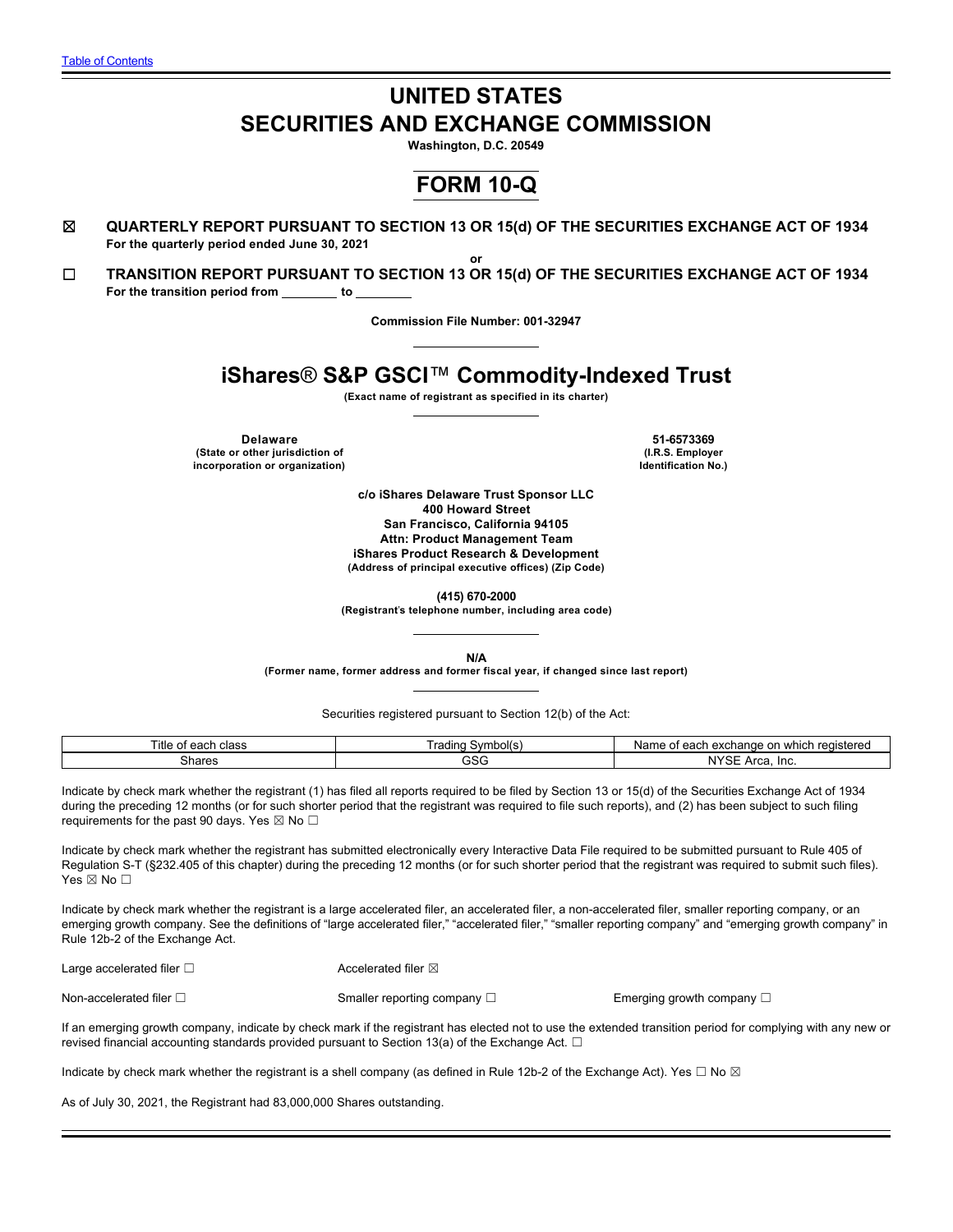# <span id="page-1-0"></span>**Table of Contents**

|                   | <b>PART I - FINANCIAL INFORMATION</b>                                                         | Page            |
|-------------------|-----------------------------------------------------------------------------------------------|-----------------|
| Item 1.           | <b>Financial Statements (Unaudited)</b>                                                       | <u>1</u>        |
|                   | Statements of Assets and Liabilities at June 30, 2021 and December 31, 2020                   | 1               |
|                   | Statements of Operations for the three and six months ended June 30, 2021 and 2020            | $\overline{2}$  |
|                   | Statements of Changes in Net Assets for the three and six months ended June 30, 2021 and 2020 | $\overline{3}$  |
|                   | Statements of Cash Flows for the six months ended June 30, 2021 and 2020                      | $\overline{5}$  |
|                   | Schedules of Investments at June 30, 2021 and December 31, 2020                               | $\underline{6}$ |
|                   | <b>Notes to Financial Statements</b>                                                          | $\underline{8}$ |
| Item 2.           | Management's Discussion and Analysis of Financial Condition and Results of Operations         | 13              |
| Item 3.           | <b>Quantitative and Qualitative Disclosures About Market Risk</b>                             | 15              |
| Item 4.           | <b>Controls and Procedures</b>                                                                | 15              |
|                   | <b>PART II - OTHER INFORMATION</b>                                                            | <u>16</u>       |
| Item 1.           | <b>Legal Proceedings</b>                                                                      | 16              |
| Item 1A.          | <b>Risk Factors</b>                                                                           | 16              |
| Item 2.           | Unregistered Sales of Equity Securities and Use of Proceeds                                   | <u>16</u>       |
| Item 3.           | <b>Defaults Upon Senior Securities</b>                                                        | <u>16</u>       |
| Item 4.           | <b>Mine Safety Disclosures</b>                                                                | 16              |
| Item 5.           | <b>Other Information</b>                                                                      | <u>16</u>       |
| Item 6.           | <b>Exhibits</b>                                                                               | 17              |
| <b>SIGNATURES</b> |                                                                                               | <u>18</u>       |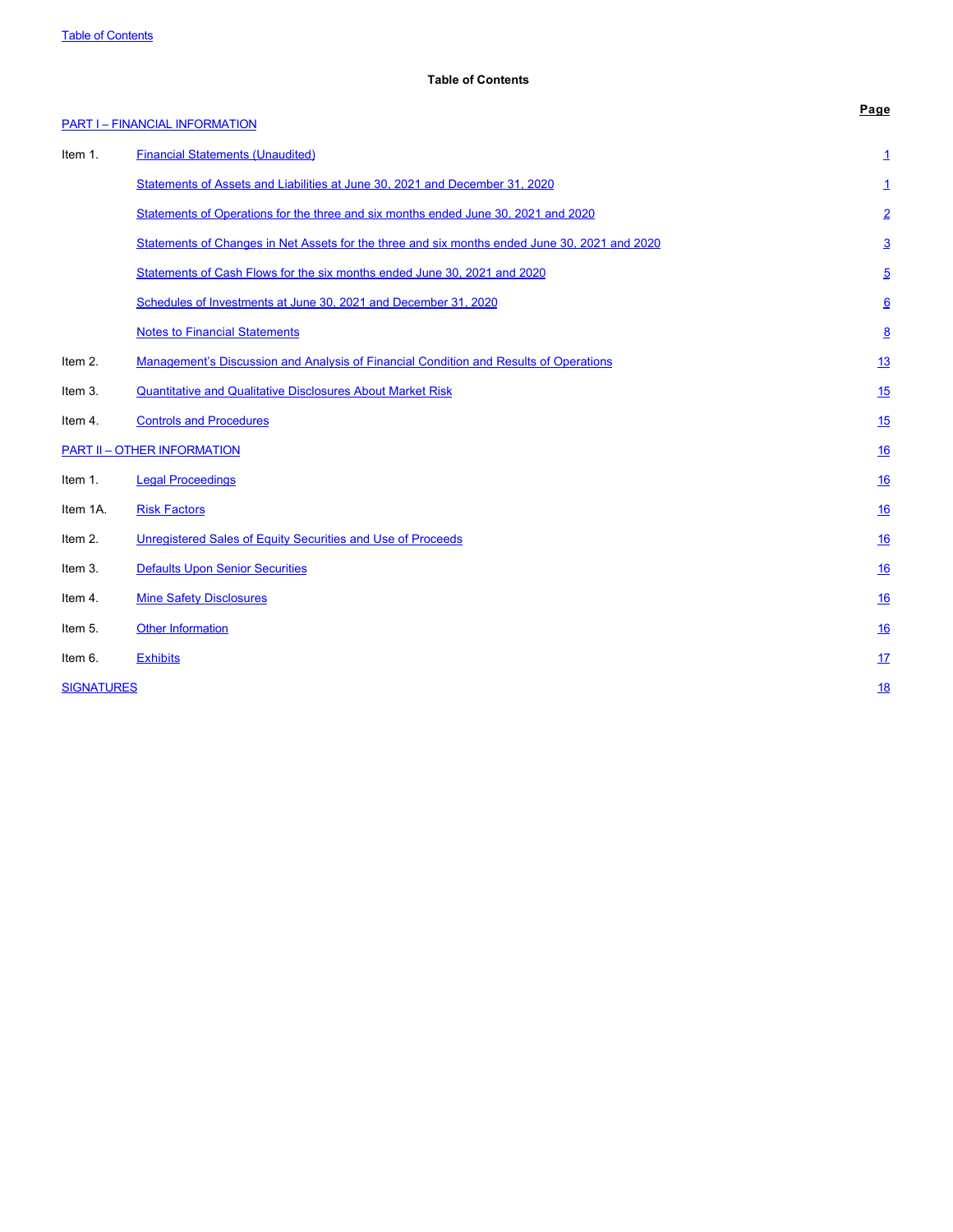# **Item 1. Financial Statements**

# <span id="page-2-0"></span>**iShares S&P GSCI**™ **Commodity-Indexed Trust Statements of Assets and Liabilities (Unaudited)**

At June 30, 2021 and December 31, 2020

|                                                                          | <b>June 30.</b><br>2021 | December 31,<br>2020 |
|--------------------------------------------------------------------------|-------------------------|----------------------|
| <b>Assets</b>                                                            |                         |                      |
| Cash                                                                     | \$<br>15,484,229        | \$<br>20,622,531     |
| Short-term investments, at fair value(a)                                 | 1,284,515,455           | 772,677,694          |
| Short-term investments held at the broker (restricted), at fair value(b) | 52,394,732              | 42,290,413           |
| Receivable for variation margin on open futures contracts (Note 9)       | 15, 127, 887            | 3,335,487            |
| Total Assets                                                             | 1,367,522,303           | 838,926,125          |
|                                                                          |                         |                      |
| <b>Liabilities</b>                                                       |                         |                      |
| Sponsor's fees payable                                                   | 836,510                 | 507,208              |
| Payable for capital shares redeemed                                      | 7,235,397               | 11,072,297           |
| <b>Total Liabilities</b>                                                 | 8,071,907               | 11,579,505           |
|                                                                          |                         |                      |
| Commitments and contingent liabilities (Note 7)                          |                         |                      |
|                                                                          |                         |                      |
| <b>Net Assets</b>                                                        | 1,359,450,396           | \$<br>827,346,620    |
|                                                                          |                         |                      |
| Shares issued and outstanding $(c)$                                      | 84,550,000              | 67,250,000           |
| Net asset value per Share (Note 2G)                                      | \$<br>16.08             | \$<br>12.30          |

(a) Cost of short-term investments: \$1,284,566,908 and \$772,661,613, respectively.

(b) Cost of short-term investments held at the broker (restricted): \$52,396,354 and \$42,287,936, respectively.

(c) No par value, unlimited amount authorized.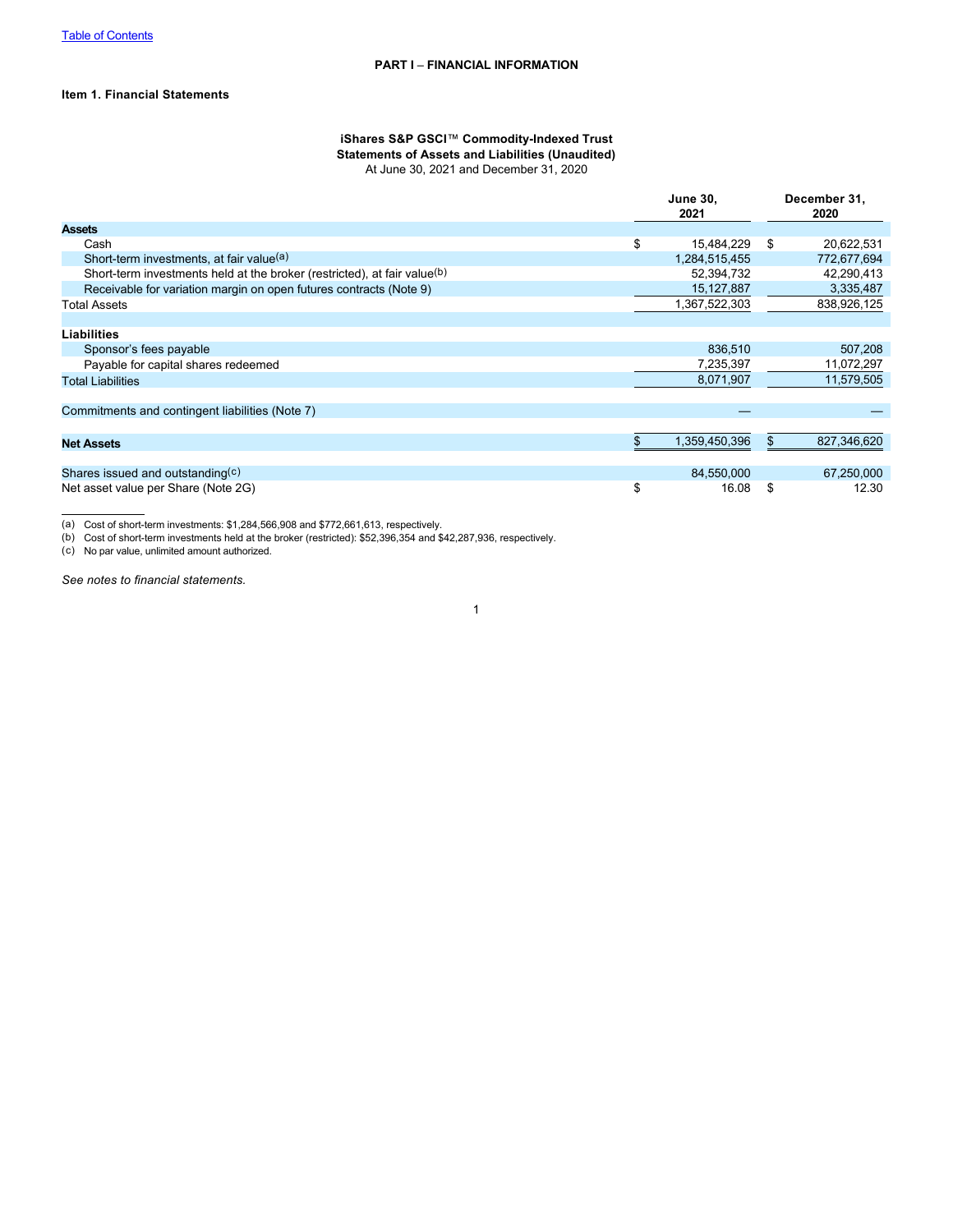# <span id="page-3-0"></span>**iShares S&P GSCI**™ **Commodity-Indexed Trust Statements of Operations (Unaudited)** For the three and six months ended June 30, 2021 and 2020

|                                                                                  |    | <b>Three Months Ended</b><br><b>June 30,</b> |    |                | <b>Six Months Ended</b><br><b>June 30,</b> |                |    |                 |
|----------------------------------------------------------------------------------|----|----------------------------------------------|----|----------------|--------------------------------------------|----------------|----|-----------------|
|                                                                                  |    | 2021                                         |    | 2020           |                                            | 2021           |    | 2020            |
| <b>Investment Income</b>                                                         |    |                                              |    |                |                                            |                |    |                 |
| Interest                                                                         | \$ | 52,562                                       | \$ | 802,960        | \$                                         | 195,999        | \$ | 3,376,247       |
| <b>Total investment income</b>                                                   |    | 52,562                                       |    | 802,960        |                                            | 195,999        |    | 3,376,247       |
| <b>Expenses</b>                                                                  |    |                                              |    |                |                                            |                |    |                 |
| Sponsor's fees                                                                   |    | 2,407,468                                    |    | 984.873        |                                            | 4.300.965      |    | 2,300,279       |
| Brokerage commissions and fees                                                   |    | 347,506                                      |    | 237,503        |                                            | 677,791        |    | 467,129         |
| Total expenses                                                                   |    | 2,754,974                                    |    | 1,222,376      |                                            | 4,978,756      |    | 2,767,408       |
| Net Investment income (loss)                                                     |    | (2,702,412)                                  |    | (419, 416)     |                                            | (4,782,757)    |    | 608,839         |
| <b>Net Realized and Unrealized Gain (Loss)</b><br>Net realized gain (loss) from: |    |                                              |    |                |                                            |                |    |                 |
| Short-term investments                                                           |    | 359                                          |    | 29.175         |                                            | 626            |    | 61,104          |
| <b>Futures contracts</b>                                                         |    | 119,959,860                                  |    | (82, 733, 584) |                                            | 322,900,525    |    | (306,932,849)   |
| Net realized gain (loss)                                                         |    | 119,960,219                                  |    | (82,704,409)   |                                            | 322,901,151    |    | (306,871,745)   |
| Net change in unrealized appreciation/depreciation on:                           |    |                                              |    |                |                                            |                |    |                 |
| Short-term investments                                                           |    | (69, 406)                                    |    | (715, 749)     |                                            | (71, 633)      |    | (85, 594)       |
| <b>Futures contracts</b>                                                         |    | 62,102,165                                   |    | 141,549,159    |                                            | (25, 457, 145) |    | (4,043,305)     |
| Net change in unrealized appreciation/depreciation                               |    | 62,032,759                                   |    | 140,833,410    |                                            | (25, 528, 778) |    | (4, 128, 899)   |
| Net realized and unrealized gain (loss)                                          |    | 181,992,978                                  |    | 58,129,001     |                                            | 297, 372, 373  |    | (311,000,644)   |
| Net increase (decrease) in net assets resulting from operations                  | S  | 179,290,566                                  | \$ | 57,709,585     | \$                                         | 292,589,616    | \$ | (310, 391, 805) |
| Net increase (decrease) in net assets per Share(a)                               | \$ | 2.11                                         | \$ | 1.04           | \$                                         | 3.66           | \$ | (5.78)          |

(a) Net increase (decrease) in net assets per Share based on average shares outstanding during the period.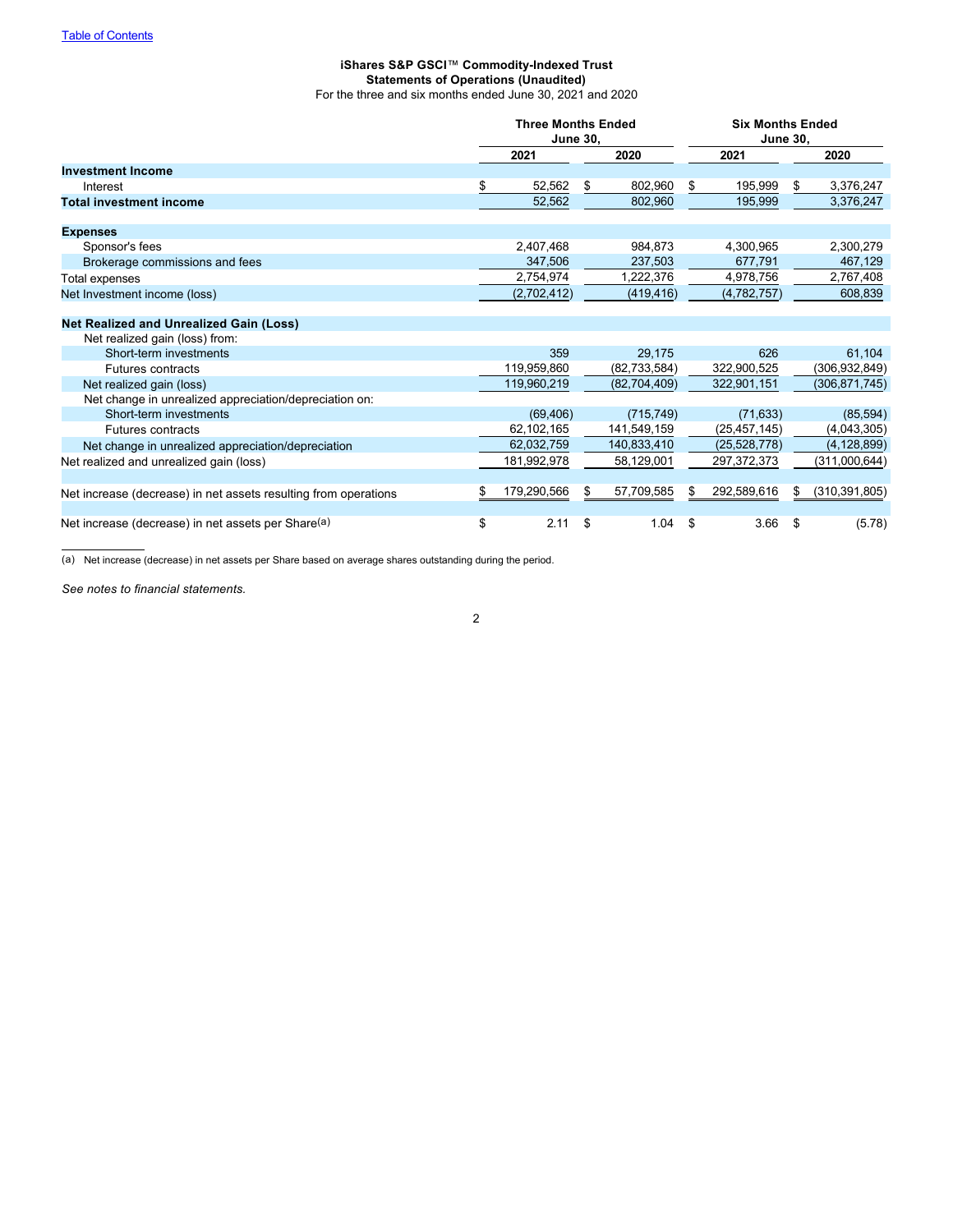# <span id="page-4-0"></span>**iShares S&P GSCI**™ **Commodity-Indexed Trust Statements of Changes in Net Assets (Unaudited)** For the three and six months ended June 30, 2021

|                                                            | <b>Six Months</b><br><b>Ended</b><br>June 30, 2021 |
|------------------------------------------------------------|----------------------------------------------------|
| Net Assets at December 31, 2020                            | \$<br>827,346,620                                  |
| <b>Operations:</b>                                         |                                                    |
| Net investment loss                                        | (2,080,345)                                        |
| Net realized gain                                          | 202,940,932                                        |
| Net change in unrealized appreciation/depreciation         | (87, 561, 537)                                     |
| Net increase in net assets resulting from operations       | 113,299,050                                        |
| <b>Capital Share Transactions:</b>                         |                                                    |
| Contributions for Shares issued                            | 217,200,755                                        |
| Distributions for Shares redeemed                          | (43, 811, 299)                                     |
| Net increase in net assets from capital share transactions | 173,389,456                                        |
| Increase in net assets                                     | 286,688,506                                        |
| Net Assets at March 31, 2021                               | \$<br>1,114,035,126                                |
| <b>Operations:</b>                                         |                                                    |
| Net investment loss                                        | \$<br>(2,702,412)                                  |
| Net realized gain                                          | 119,960,219                                        |
| Net change in unrealized appreciation/depreciation         | 62,032,759                                         |
| Net increase in net assets resulting from operations       | 179,290,566                                        |
| <b>Capital Share Transactions:</b>                         |                                                    |
| <b>Contributions for Shares issued</b>                     | 160,863,723                                        |
| Distributions for Shares redeemed                          | (94, 739, 019)                                     |
| Net increase in net assets from capital share transactions | 66,124,704                                         |
| Increase in net assets                                     | 245,415,270                                        |
| Net Assets at June 30, 2021                                | \$<br>1,359,450,396                                |
| Shares issued and redeemed                                 |                                                    |
| Shares issued                                              | 26,500,000                                         |
| Shares redeemed                                            | (9,200,000)                                        |
| Net increase in Shares issued and outstanding              | 17,300,000                                         |

3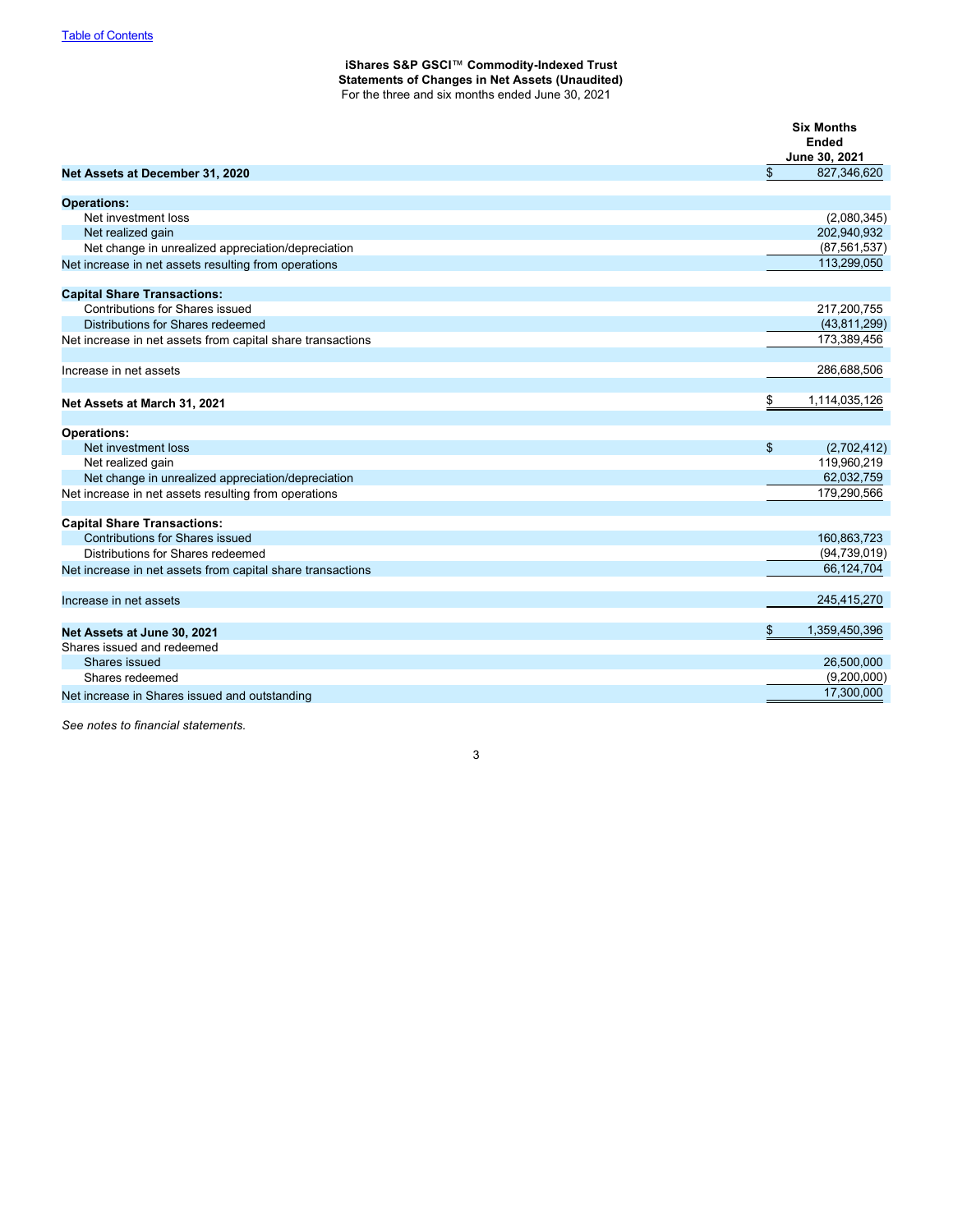# **iShares S&P GSCI**™ **Commodity-Indexed Trust Statements of Changes in Net Assets (Unaudited)** For the three and six months ended June 30, 2020

|                                                            | <b>Six Months</b><br><b>Ended</b><br>June 30, 2020 |
|------------------------------------------------------------|----------------------------------------------------|
| Net Assets at December 31, 2019                            | \$<br>775,343,105                                  |
| <b>Operations:</b>                                         |                                                    |
| Net investment income                                      | 1,028,255                                          |
| Net realized loss                                          | (224, 167, 336)                                    |
| Net change in unrealized appreciation/depreciation         | (144, 962, 309)                                    |
| Net decrease in net assets resulting from operations       | (368, 101, 390)                                    |
| <b>Capital Share Transactions:</b>                         |                                                    |
| Contributions for Shares issued                            | 134,854,545                                        |
| Distributions for Shares redeemed                          | (40, 549, 504)                                     |
| Net increase in net assets from capital share transactions | 94,305,041                                         |
| Decrease in net assets                                     | (273,796,349)                                      |
| Net Assets at March 31, 2020                               | \$<br>501,546,756                                  |
| <b>Operations:</b>                                         |                                                    |
| Net investment loss                                        | (419, 416)                                         |
| Net realized loss                                          | (82,704,409)                                       |
| Net change in unrealized appreciation/depreciation         | 140,833,410                                        |
| Net increase in net assets resulting from operations       | 57,709,585                                         |
| <b>Capital Share Transactions:</b>                         |                                                    |
| <b>Contributions for Shares issued</b>                     | 69,679,590                                         |
| Distributions for Shares redeemed                          | (19,691,724)                                       |
| Net increase in net assets from capital share transactions | 49,987,866                                         |
| Increase in net assets                                     | 107,697,451                                        |
| Net Assets at June 30, 2020                                | \$<br>609,244,207                                  |
| Shares issued and redeemed                                 |                                                    |
| Shares issued                                              | 17,100,000                                         |
| Shares redeemed                                            | (5,850,000)                                        |
| Net increase in Shares issued and outstanding              | 11,250,000                                         |

4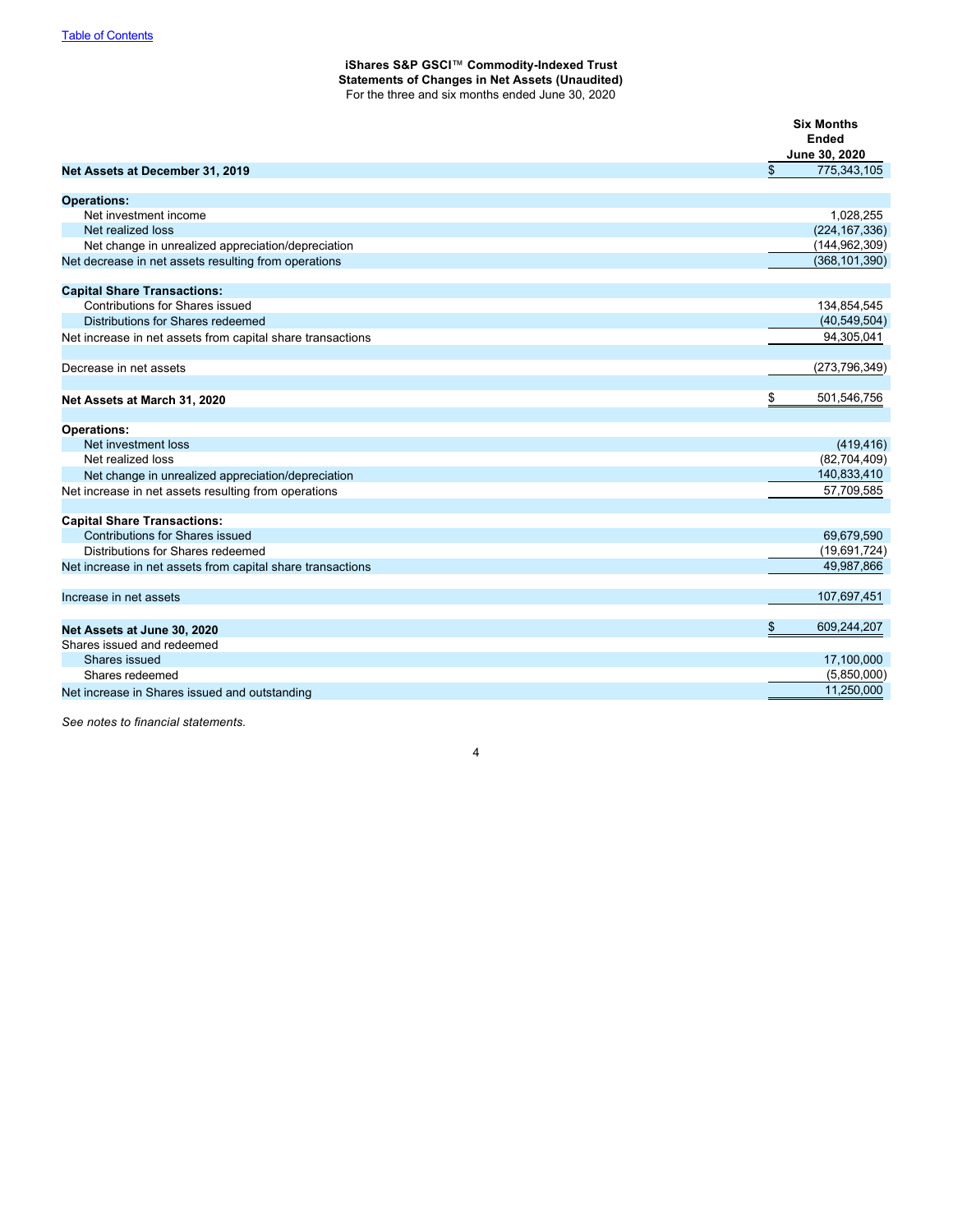#### <span id="page-6-0"></span>**iShares S&P GSCI**™ **Commodity-Indexed Trust Statements of Cash Flows (Unaudited)**

For the six months ended June 30, 2021 and 2020

|                                                                                                      | <b>Six Months Ended</b><br><b>June 30,</b> |   |                 |  |  |
|------------------------------------------------------------------------------------------------------|--------------------------------------------|---|-----------------|--|--|
|                                                                                                      |                                            |   |                 |  |  |
|                                                                                                      | 2021                                       |   | 2020            |  |  |
| <b>Cash Flows from Operating Activities</b>                                                          |                                            |   |                 |  |  |
| Net increase (decrease) in net assets resulting from operations                                      | \$<br>292,589,616                          | S | (310, 391, 805) |  |  |
| Adjustments to reconcile net increase (decrease) in net assets resulting from operations to net cash |                                            |   |                 |  |  |
| provided by (used in) operating activities:                                                          |                                            |   |                 |  |  |
| Purchases of short-term investments                                                                  | (4,851,517,037)                            |   | (1,786,918,935) |  |  |
| Sales/maturities of short-term investments                                                           | 4,329,699,949                              |   | 1,976,935,600   |  |  |
| Accretion of discount                                                                                | (195, 999)                                 |   | (3,374,048)     |  |  |
| Net realized (gain) loss on short-term investments                                                   | (626)                                      |   | (61, 104)       |  |  |
| Net change in unrealized appreciation/depreciation on short-term investments                         | 71,633                                     |   | 85,594          |  |  |
| Change in operating assets and liabilities:                                                          |                                            |   |                 |  |  |
| Receivable for variation margin on open futures contracts                                            | (11,792,400)                               |   | (3,964,473)     |  |  |
| Payable for variation margin on open futures contracts                                               |                                            |   | (5,952,581)     |  |  |
| Sponsor's fees payable                                                                               | 329,302                                    |   | (104, 492)      |  |  |
| Net cash provided by (used in) operating activities                                                  | (240, 815, 562)                            |   | (133, 746, 244) |  |  |
|                                                                                                      |                                            |   |                 |  |  |
| <b>Cash Flows from Financing Activities</b>                                                          |                                            |   |                 |  |  |
| Contributions for Shares issued                                                                      | 378,064,478                                |   | 193, 175, 344   |  |  |
| Distributions for Shares redeemed                                                                    | (142,387,218)                              |   | (60, 241, 228)  |  |  |
| Net cash provided by (used in) financing activities                                                  | 235,677,260                                |   | 132,934,116     |  |  |
| Net increase (decrease) in cash                                                                      | (5, 138, 302)                              |   | (812, 128)      |  |  |
|                                                                                                      |                                            |   |                 |  |  |
| Cash                                                                                                 |                                            |   |                 |  |  |
| Beginning of period                                                                                  |                                            |   |                 |  |  |
| Unrestricted - cash                                                                                  | 20,622,531                                 |   | 31,242,158      |  |  |
|                                                                                                      |                                            |   |                 |  |  |
| End of period                                                                                        |                                            |   |                 |  |  |
| Unrestricted - cash                                                                                  | \$<br>15.484.229                           | S | 30,430,030      |  |  |
|                                                                                                      |                                            |   |                 |  |  |

*See notes to financial statements.*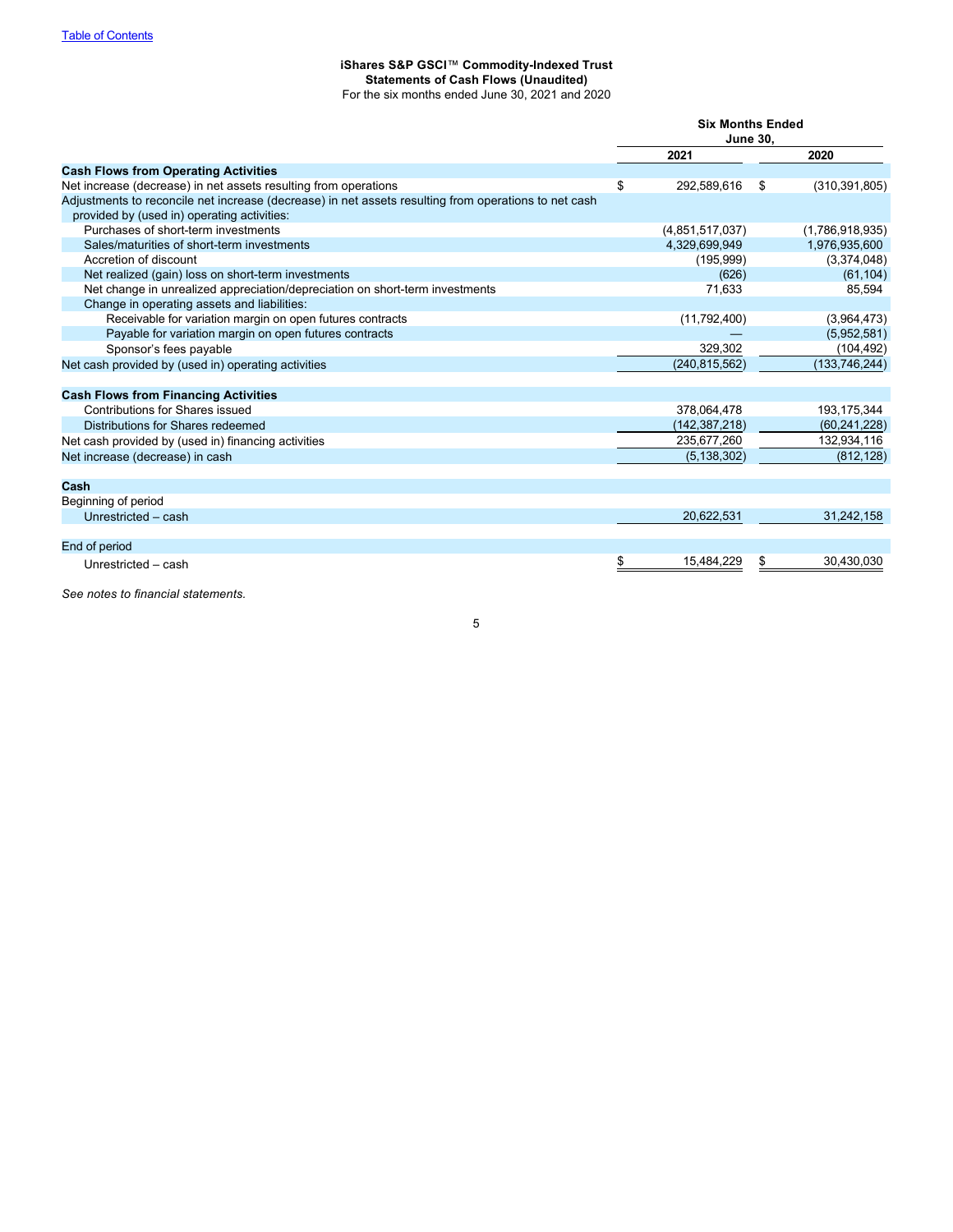# <span id="page-7-0"></span>**iShares S&P GSCI**™ **Commodity-Indexed Trust Schedules of Investments (Unaudited)** At June 30, 2021 and December 31, 2020

# **June 30, 2021**

| <b>Security Description</b>                       | <b>Face Amount</b> | <b>Fair Value</b>   |
|---------------------------------------------------|--------------------|---------------------|
| U.S. Treasury bills $(a)(b)$ :                    |                    |                     |
| 0.01% due 7/13/21                                 | \$<br>45,000,000   | \$<br>44,999,362    |
| 0.00% due 7/15/21                                 | 10,000,000         | 9,999,825           |
| 0.00% due 7/20/21                                 | 25,000,000         | 24,999,340          |
| 0.01% due 7/22/21                                 | 30,000,000         | 29,999,166          |
| 0.01% due 7/27/21                                 | 49,000,000         | 48,998,364          |
| 0.02% due 8/03/21                                 | 130,000,000        | 129,994,423         |
| $0.01\% - 0.04\%$ due 8/05/21                     | 83,000,000         | 82,996,221          |
| 0.03% due 8/10/21                                 | 15,000,000         | 14,999,204          |
| 0.01% due 8/12/21                                 | 90,000,000         | 89,993,962          |
| $0.01\% - 0.04\%$ due 8/17/21                     | 115,000,000        | 114,993,056         |
| 0.02% due 8/19/21                                 | 79,000,000         | 78,995,161          |
| $0.01\% - 0.05\%$ due 8/24/21                     | 95,000,000         | 94,993,588          |
| 0.01% due 8/26/21                                 | 100,000,000        | 99,993,078          |
| 0.04% due 8/31/21                                 | 28,000,000         | 27,997,512          |
| 0.02% due 9/02/21                                 | 162,000,000        | 161,985,115         |
| $0.02\% - 0.03\%$ due 9/09/21                     | 131,000,000        | 130,987,901         |
| 0.03% due 9/16/21                                 | 100,000,000        | 99,990,375          |
| 0.02% due 9/21/21                                 | 50,000,000         | 49,994,534          |
| Total U.S. Treasury bills (Cost: \$1,336,963,262) |                    | 1,336,910,187       |
|                                                   |                    |                     |
| Total Investments - 98.34%                        |                    | 1,336,910,187       |
| Other Assets, Less Liabilities - 1.66%            |                    | 22,540,209          |
| Net Assets - 100.00%                              |                    | \$<br>1,359,450,396 |

(a) A portion of the above U.S. Treasury bills are posted as margin for the Trust's Index Futures positions as described in Note 2D.

(b) Rates shown are discount rates paid at the time of purchase.

As of June 30, 2021, the open S&P GSCI-ER futures contracts were as follows:

| <b>Number of Contracts</b> | <b>Expiration Date</b> | <b>Current Notional Amount</b> | <b>Net Unrealized Appreciation</b><br>(Depreciation) |
|----------------------------|------------------------|--------------------------------|------------------------------------------------------|
| 57.138                     | September 16, 2021     | 1.356.501.830                  | 16.995.427                                           |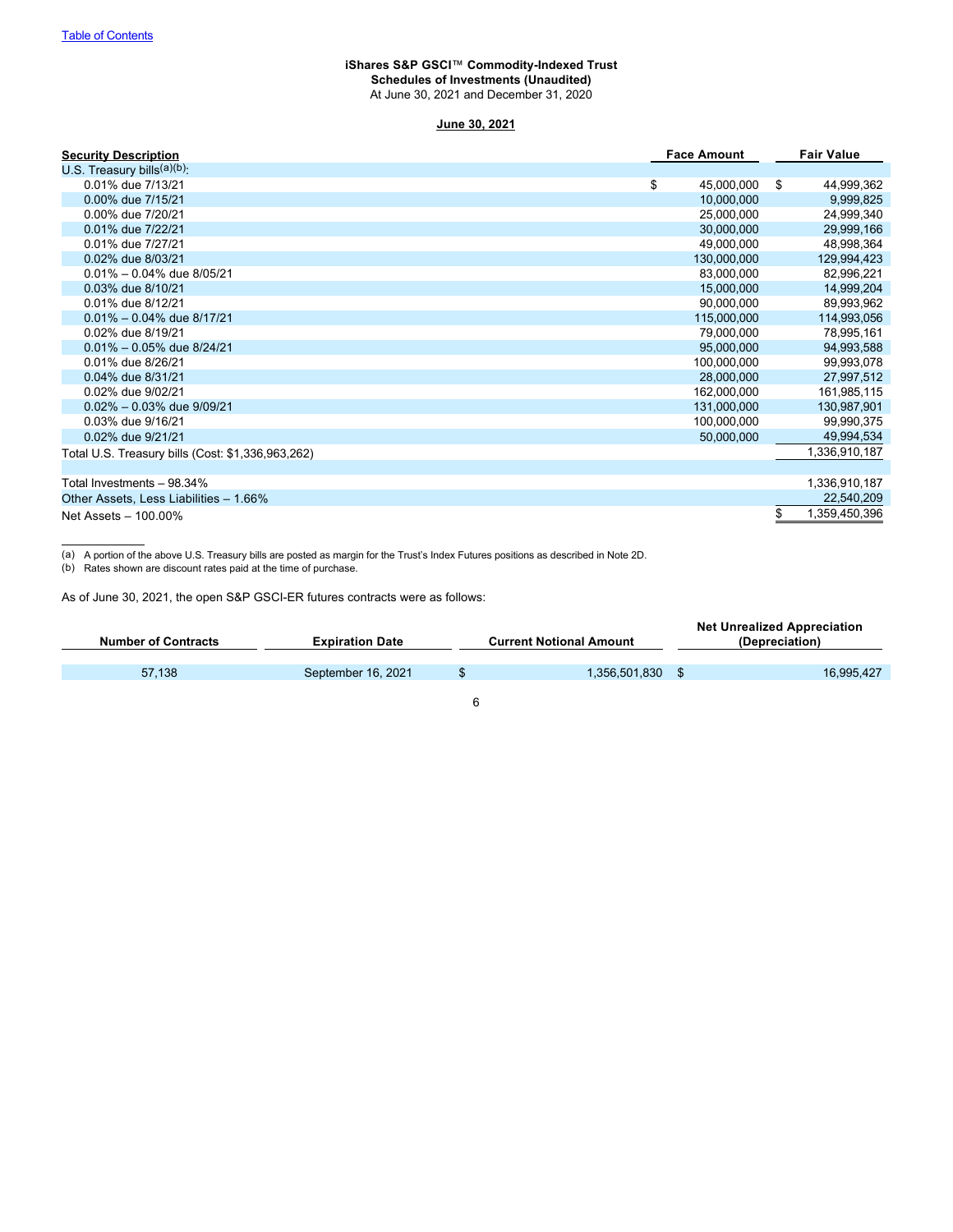| <b>Security Description</b>                     | <b>Face Amount</b> |     | <b>Fair Value</b> |
|-------------------------------------------------|--------------------|-----|-------------------|
| U.S. Treasury bills $(a)(b)$ .                  |                    |     |                   |
| $0.05\% - 0.08\%$ due $1/05/21$                 | \$<br>53,000,000   | -\$ | 52,999,993        |
| $0.06\% - 0.10\%$ due $1/07/21$                 | 112,000,000        |     | 111,999,720       |
| $0.07\% - 0.08\%$ due 1/12/21                   | 30,000,000         |     | 29,999,734        |
| $0.07\% - 0.10\%$ due 1/14/21                   | 155,000,000        |     | 154,998,062       |
| 0.07% due 1/19/21                               | 40,000,000         |     | 39,999,333        |
| $0.07\% - 0.11\%$ due 1/21/21                   | 60,000,000         |     | 59,998,725        |
| $0.08\% - 0.09\%$ due $1/28/21$                 | 50,000,000         |     | 49,998,084        |
| $0.07\% - 0.09\%$ due $2/04/21$                 | 26,000,000         |     | 25,998,769        |
| $0.06\% - 0.07\%$ due 2/09/21                   | 73,000,000         |     | 72,996,715        |
| 0.11% due 2/11/21                               | 75,000,000         |     | 74,995,250        |
| $0.07\% - 0.11\%$ due 2/18/21                   | 60,000,000         |     | 59,995,125        |
| 0.09% due 2/25/21                               | 16,000,000         |     | 15,998,440        |
| 0.10% due 3/04/21                               | 10,000,000         |     | 9,998,853         |
| 0.07% due 3/11/21                               | 29,000,000         |     | 28,996,012        |
| 0.08% due 3/23/21                               | 19,000,000         |     | 18,996,912        |
| 0.06% due 4/15/21                               | 7,000,000          |     | 6,998,380         |
| Total U.S. Treasury bills (Cost: \$814,949,549) |                    |     | 814,968,107       |
|                                                 |                    |     |                   |
| Total Investments - 98.50%                      |                    |     | 814,968,107       |
| Other Assets, Less Liabilities - 1.50%          |                    |     | 12,378,513        |
| Net Assets - 100.00%                            |                    | \$  | 827,346,620       |

(a) A portion of the above U.S. Treasury bills are posted as margin for the Trust's Index Futures positions as described in Note 2D.

(b) Rates shown are discount rates paid at the time of purchase.

As of December 31, 2020, the open S&P GSCI-ER futures contracts were as follows:

| <b>Number of Contracts</b> | <b>Expiration Date</b> | <b>Current Notional Amount</b> | <b>Net Unrealized Appreciation</b><br>(Depreciation) |
|----------------------------|------------------------|--------------------------------|------------------------------------------------------|
| 45.779                     | March 15, 2021         | \$<br>827.249.420              | 42,452,572                                           |
|                            |                        |                                |                                                      |

7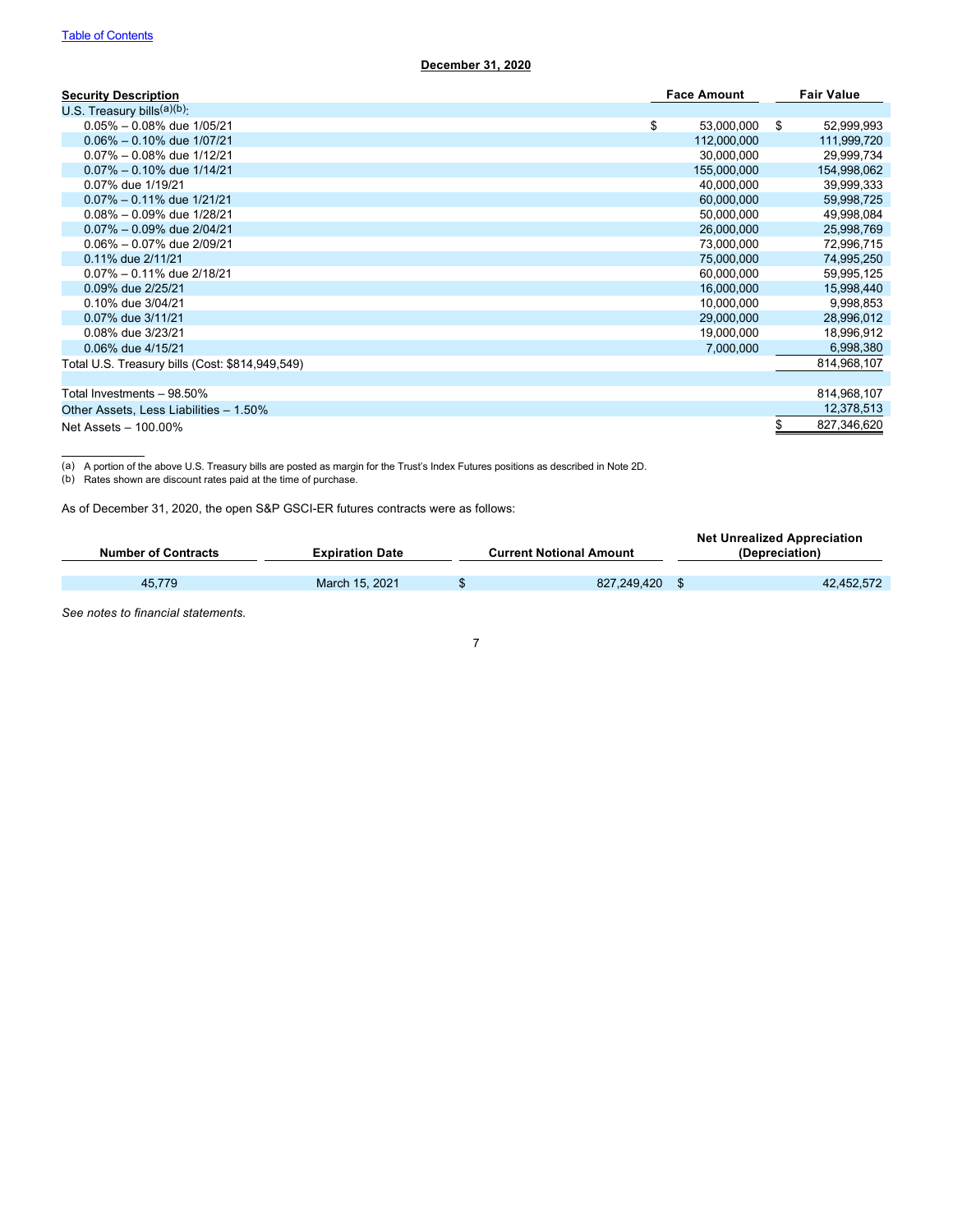## <span id="page-9-0"></span>**iShares S&P GSCI**™ **Commodity-Indexed Trust Notes to Financial Statements (Unaudited) June 30, 2021**

# **1 - Organization**

The iShares S&P GSCI™ Commodity-Indexed Trust (the "Trust") is a Delaware statutory trust that was organized under the laws of the State of Delaware on July 7, 2006 and commenced operations on July 10, 2006. iShares Delaware Trust Sponsor LLC, a Delaware limited liability company, is the sponsor of the Trust (the "Sponsor"). The sole member and manager of the Sponsor is BlackRock Asset Management International Inc., a Delaware corporation.

BlackRock Institutional Trust Company, N.A. is the trustee of the Trust (the "Trustee"). The Trust is governed by the Third Amended and Restated Trust Agreement, dated as of December 31, 2013 (the "Trust Agreement"), among the Sponsor, the Trustee and Wilmington Trust Company (the "Delaware Trustee"). The Trust issues units of beneficial interest ("Shares") representing fractional undivided beneficial interests in its net assets.

The Trust holds long positions in exchange-traded index futures contracts of various expirations ("Index Futures") on the S&P GSCI™ Excess Return Index ("S&P GSCI‑ER"). In order to collateralize its Index Futures positions and to reflect the U.S. Treasury component of the S&P GSCI™ Total Return Index (the "Index"), the Trust also holds "Collateral Assets," which consist of cash, U.S. Treasury securities or other short-term securities and similar securities that are eligible as margin deposits for those Index Futures positions. The Index Futures held by the Trust are listed on the Chicago Mercantile Exchange (the "CME").

The Trust seeks to track the results of a fully collateralized investment in futures contracts on an index composed of a diversified group of commodity futures. The Trust seeks to track the investment returns of the Index before payment of the Trust's expenses and liabilities.

The Trust is a commodity pool, as defined in the Commodity Exchange Act (the "CEA") and the applicable regulations of the Commodity Futures Trading Commission (the "CFTC"), and is operated by the Sponsor, a commodity pool operator registered with the CFTC. The Sponsor is an indirect subsidiary of BlackRock, Inc. ("BlackRock"). BlackRock Fund Advisors (the "Advisor"), an indirect subsidiary of BlackRock, serves as the commodity trading advisor of the Trust and is registered with the CFTC.

The accompanying unaudited financial statements were prepared in accordance with generally accepted accounting principles in the United States of America ("U.S. GAAP") for interim financial information and with the instructions for Form 10-Q and the rules and regulations of the U.S. Securities and Exchange Commission (the "SEC"). In the opinion of management, all material adjustments, consisting only of normal recurring adjustments considered necessary for a fair statement of the interim period financial statements, have been made. Interim period results are not necessarily indicative of results for a full-year period. These financial statements and the notes thereto should be read in conjunction with the Trust's financial statements included in its Annual Report on Form 10-K for the year ended December 31, 2020, as filed with the SEC on March 1, 2021.

The Trust qualifies as an investment company solely for accounting purposes and follows the accounting and reporting guidance under the Financial Accounting Standards Board ("FASB") Accounting Standards Codification Topic 946, Financial Services – Investment Companies, but is not registered, and is not required to be registered, as an investment company under the Investment Company Act of 1940, as amended.

# **2 - Significant Accounting Policies**

# *A. Basis of Accounting*

The following significant accounting policies are consistently followed by the Trust in the preparation of its financial statements in conformity with U.S. GAAP. The preparation of financial statements in conformity with U.S. GAAP requires management to make certain estimates and assumptions that affect the reported amounts of assets and liabilities and disclosures of contingent assets and liabilities at the date of the financial statements and the reported amounts of revenue and expenses during the reporting period. Actual results could differ from those estimates.

Certain statements and captions in the financial statements for the prior periods have been changed to conform to the current financial statement presentation.

# *B. Investment in Index Futures*

The Trust seeks to track the results of a fully collateralized investment in futures contracts on an index composed of a diversified group of commodity futures, including energy commodities, precious and industrial metal commodities, agricultural commodities and livestock commodities. The Trust seeks to track the investment returns of the Index before payment of the Trust's expenses and liabilities.

The assets of the Trust consist of Index Futures and cash or other Collateral Assets used to satisfy applicable margin requirements for those Index Futures positions. Index Futures are exchange-traded index futures contracts on the S&P GSCI-ER, and are expected to include contracts of different terms and expirations. The Trust is expected to roll out of existing positions in Index Futures and establish new positions in Index Futures on an ongoing basis. When establishing positions in Index Futures, the Trust is required to deposit cash or other Collateral Assets with the broker as "initial margin." On a daily basis, the Trust is obligated to pay, or entitled to receive, cash in an amount equal to the change in the daily settlement level of its Index Futures positions. Such payments or receipts are known as variation margin. Variation margin is recorded as unrealized appreciation (depreciation) and, if any, shown as variation margin receivable (or payable) on futures contracts in the statements of assets and liabilities. When an Index Futures contract is closed, the Trust records a realized gain or loss based on the difference between the value of the Index Futures contract at the time it was opened and the value at the time it was closed.

Index Futures are derivative instruments valued at fair value, which the Trustee has determined to be that day's announced settlement price on the CME or any such other futures exchange listing Index Futures (the "Exchange"). If there is no announced settlement price for a particular Index Futures contract on that day, the Trustee will use the most recently announced settlement price unless the Trustee, in consultation with the Sponsor, determines that such price is inappropriate as a basis for valuation. The Trust's derivatives are not designated as hedges, and all changes in the fair value are reflected in the statements of operations.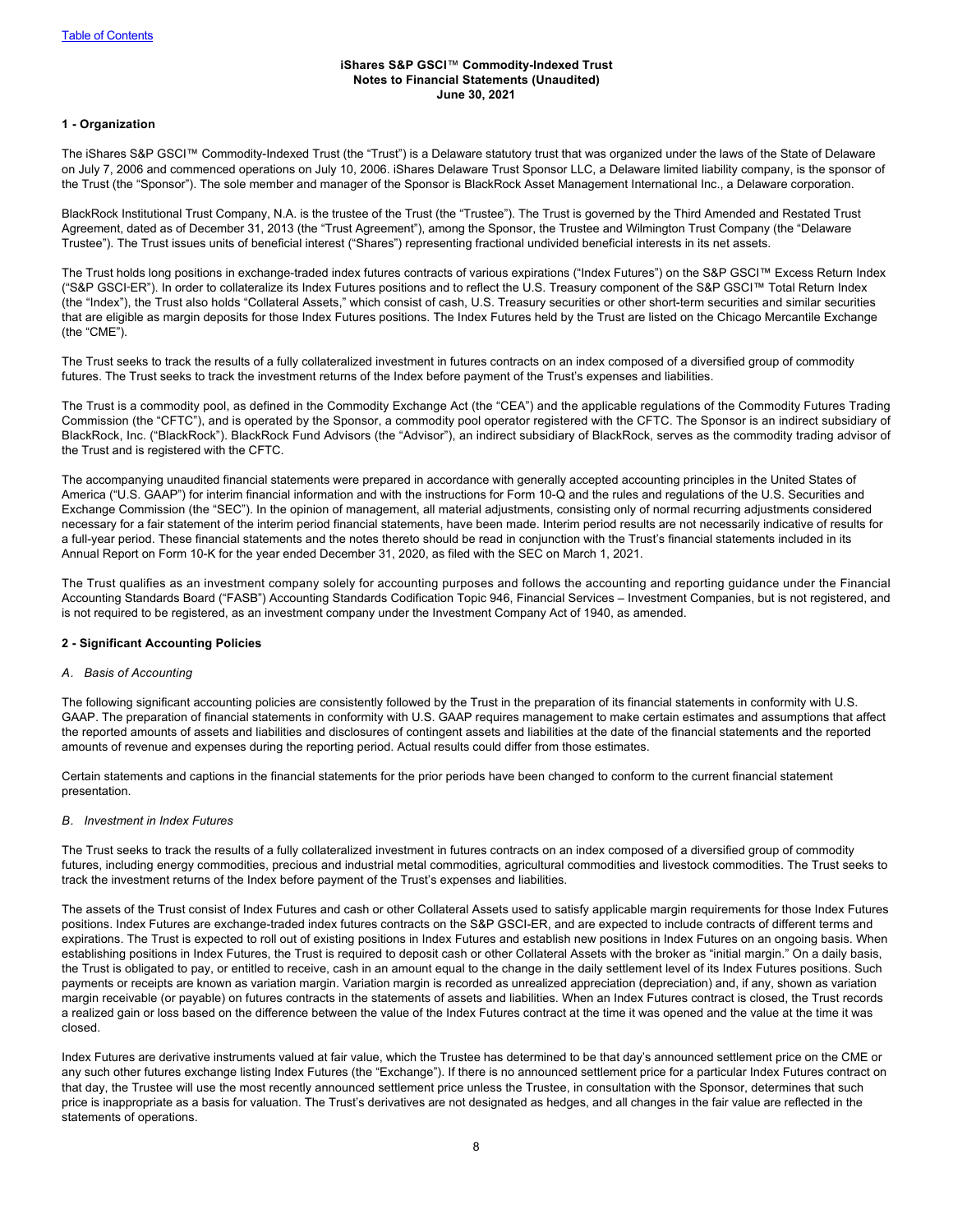# **[Table of Contents](#page-1-0)**

For futures contracts, counterparty credit risk is mitigated because futures contracts are exchange-traded and the exchange's clearing house acts as central counterparty to all exchange-traded futures contracts (although customers continue to have credit exposure to the clearing member who holds their account).

Please refer to Note 9 for additional disclosures regarding the Trust's investments in futures contracts.

### *C. Cash*

The Trust considers cash as currencies deposited in one or more bank account. Cash is presented on the statements of cash flows as unrestricted cash.

### *D. Short-Term Investments*

Short-term investments on the statements of assets and liabilities consist principally of short-term fixed income securities with original maturities of one year or less. These investments are valued at fair value.

As of June 30, 2021 and December 31, 2020, the Trust had restricted short-term investments held at the broker of \$52,394,732 and \$42,290,413, respectively, which were posted as margin for the Trust's Index Futures positions.

# *E. Securities Transactions and Income Recognition*

Securities transactions are accounted for on the trade date. Realized gains and losses on investment transactions are determined using the specific identification method. Interest income, including amortization and accretion of premiums and discounts on debt securities, is recognized daily on an accrual basis.

# *F. Income Taxes*

The Trust is treated as a partnership for federal, state and local income tax purposes.

No provision for federal, state, and local income taxes has been made in the accompanying financial statements because the Trust is not subject to income taxes. Shareholders are individually responsible for their own tax payments on their proportionate share of income, gain, loss, deduction, expense and credit.

The Sponsor has analyzed the tax positions as of June 30, 2021, inclusive of the open tax return years, and does not believe that there are any uncertain tax positions that require recognition of a tax liability.

## *G. Calculation of Net Asset Value*

The net asset value of the Trust on any given day is obtained by subtracting the Trust's accrued expenses and other liabilities on that day from the value of (1) the Trust's Index Futures positions and Collateral Assets on that day, (2) the interest earned on those assets by the Trust and (3) any other assets of the Trust, as of 4:00 p.m. (New York time) that day. The Trustee determines the net asset value per Share (the "NAV") by dividing the net asset value of the Trust on a given day by the number of Shares outstanding at the time the calculation is made. The NAV is calculated each business day on which NYSE Arca, Inc. ("NYSE Arca") is open for regular trading, as soon as practicable after 4:00 p.m. (New York time).

# *H. Distributions*

Interest and distributions received by the Trust on its assets may be used to acquire additional Index Futures and Collateral Assets or, in the discretion of the Sponsor, distributed to shareholders. The Trust is under no obligation to make periodic distributions to shareholders.

# **3 - Offering of the Shares**

Shares are issued and redeemed continuously in one or more blocks of 50,000 Shares (the "Baskets") in exchange for Index Futures and cash (or, in the discretion of the Sponsor, other Collateral Assets in lieu of cash). Only registered broker-dealers who have entered into an authorized participant agreement with the Trust (each, an "Authorized Participant") may purchase or redeem Baskets. Individual investors that are not Authorized Participants cannot purchase or redeem Shares in direct transactions with the Trust. Authorized Participants may redeem their Shares (as well as Shares on behalf of other investors) at any time before 2:40 p.m. (New York time) on any business day in one or more Baskets. Redemptions of Shares in exchange for baskets of Index Futures and cash (or, in the discretion of the Sponsor, other Collateral Assets in lieu of cash) are treated as sales for financial statement purposes.

It is possible that, from time to time, BlackRock and/or funds or other accounts managed by the Trustee or an affiliate (collectively, "Affiliates") may purchase and hold Shares of the Trust. Affiliates reserve the right, subject to compliance with applicable law, to sell into the market or redeem in Baskets through an Authorized Participant at any time some or all of the Shares of the Trust acquired for their own accounts. A large sale or redemption of Shares of the Trust by Affiliates could significantly reduce the asset size of the Trust, which might have an adverse effect on the Trust and the Shares that remain outstanding.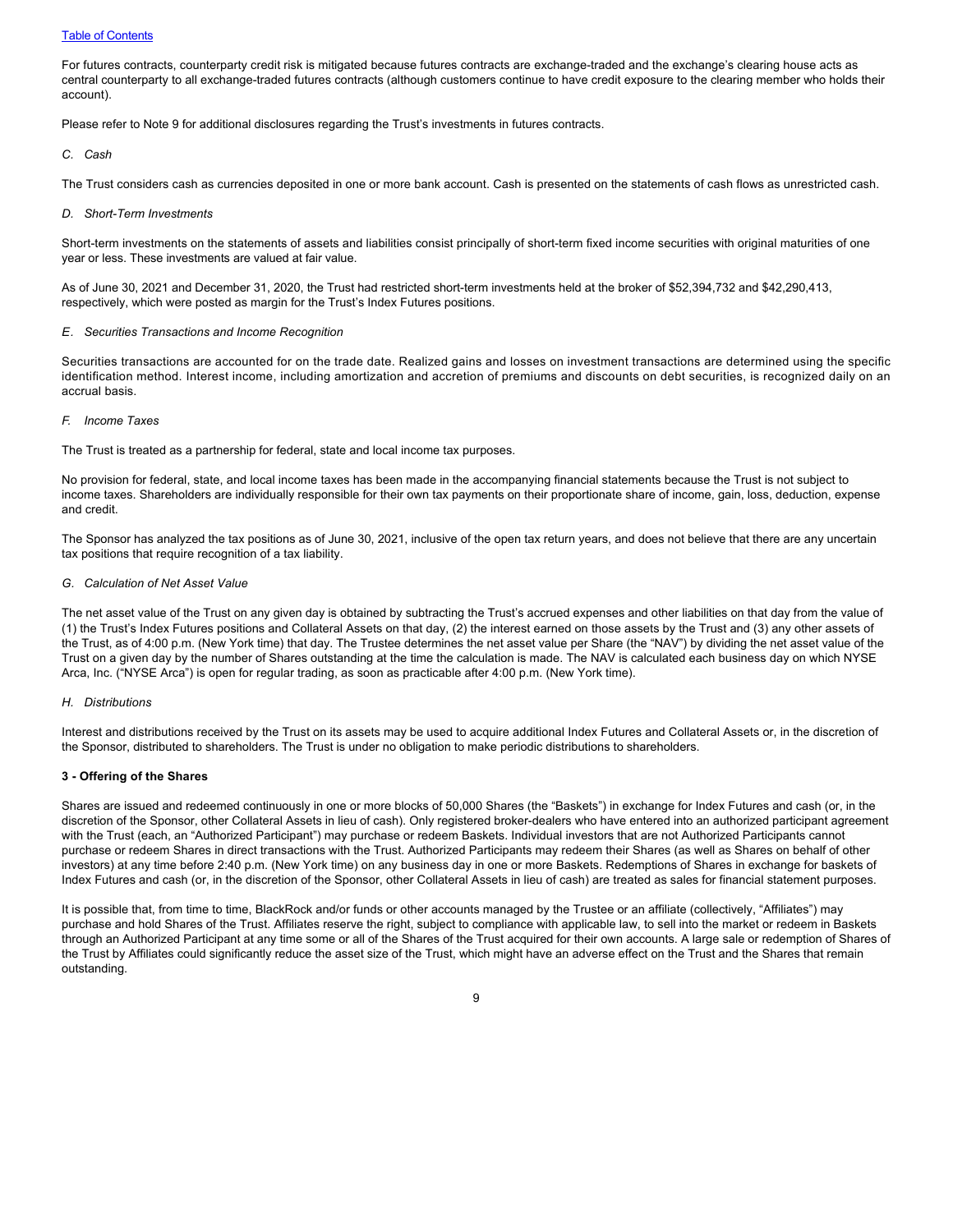# **4 - Trust Expenses**

The Trust is responsible for paying any applicable brokerage commissions and similar transaction fees out of its assets in connection with the roll of Index Futures held by the Trust. These expenses are recorded as brokerage commissions and fees in the statements of operations as incurred.

The Sponsor pays the amounts that would otherwise be considered the ordinary operating expenses, if any, of the Trust. In return, the Sponsor receives a fee from the Trust that accrues daily and is paid monthly in arrears at an annualized rate equal to 0.75% of the net asset value of the Trust, as calculated before deducting fees and expenses based on the value of the Trust's assets.

The Sponsor has agreed under the Trust Agreement to pay the following administrative, operational and marketing expenses: (1) the fees of the Trustee, the Delaware Trustee, the Advisor, the Trust Administrator, the processing agent and their respective agents, (2) NYSE Arca listing fees, (3) printing and mailing costs, (4) audit fees, (5) fees for registration of the Shares with the SEC, (6) tax reporting costs, (7) license fees and (8) legal expenses relating to the Trust of up to \$100,000 annually.

# **5 - Related Parties**

The Sponsor, the Trustee and the Advisor are considered to be related parties to the Trust. The Trustee's and Advisor's fees are paid by the Sponsor and are not a separate expense of the Trust.

# **6 - Indemnification**

The Trust Agreement provides that the Trustee shall indemnify the Sponsor, its directors, employees, delegees and agents against, and hold each of them harmless from, any loss, liability, claim, cost, expense or judgment of any kind whatsoever (including reasonable fees and expenses of counsel) (i) caused by the negligence or bad faith of the Trustee or (ii) arising out of any information furnished in writing to the Sponsor by the Trustee expressly for use in the registration statement, or any amendment thereto or periodic report, filed with the SEC relating to the Shares that is not materially altered by the Sponsor.

The Trust Agreement provides that the Sponsor and its shareholders, directors, officers, employees, affiliates (as such term is defined under the Securities Act of 1933, as amended) and subsidiaries and agents shall be indemnified from the Trust and held harmless against any loss, liability, claim, cost, expense or judgment of any kind whatsoever (including the reasonable fees and expenses of counsel) arising out of or in connection with the performance of their obligations under the Trust Agreement or any actions taken in accordance with the provisions of the Trust Agreement and incurred without their (1) negligence, bad faith or willful misconduct or (2) reckless disregard of their obligations and duties under the Trust Agreement.

The investment advisory agreement (the "Advisory Agreement") between the Trust and the Advisor provides that the Advisor and its shareholders, directors, officers, employees, affiliates (as such term is defined under the Securities Act of 1933, as amended) and subsidiaries shall be indemnified from the Trust and held harmless against any loss, liability, cost, expense or judgment (including the reasonable fees and expenses of counsel) arising out of or in connection with the performance of their obligations under the Advisory Agreement or any actions taken in accordance with the provisions of the Advisory Agreement and incurred without their (1) negligence, bad faith or willful misconduct or (2) reckless disregard of their obligations and duties under the Advisory Agreement.

# **7 - Commitments and Contingent Liabilities**

In the normal course of business, the Trust may enter into contracts with service providers that contain general indemnification clauses. The Trust's maximum exposure under these arrangements is unknown as this would involve future claims that may be made against the Trust that have not yet occurred.

# **8 - Financial Highlights**

The following financial highlights relate to investment performance and operations for a Share outstanding for the three and six months ended June 30, 2021 and 2020.

|                                                       | <b>Three Months Ended</b><br><b>June 30.</b> |            |    | <b>Six Months Ended</b><br><b>June 30.</b> |     |            |     |             |
|-------------------------------------------------------|----------------------------------------------|------------|----|--------------------------------------------|-----|------------|-----|-------------|
|                                                       |                                              | 2021       |    | 2020                                       |     | 2021       |     | 2020        |
| Net asset value per Share, beginning of period        |                                              | 13.93      | \$ | 9.37                                       | \$. | 12.30      | \$. | 16.24       |
| Net investment income ( $loss$ )                      |                                              | (0.03)     |    | (0.01)                                     |     | (0.06)     |     | 0.01        |
| Net realized and unrealized gain (loss) $(b)$         |                                              | 2.18       |    | 0.97                                       |     | 3.84       |     | (5.92)      |
| Net increase (decrease) in net assets from operations |                                              | 2.15       |    | 0.96                                       |     | 3.78       |     | (5.91)      |
| Net asset value per Share, end of period              |                                              | 16.08      |    | 10.33                                      |     | 16.08      |     | 10.33       |
| Total return, at net asset value $(c)(d)$             |                                              | 15.43%     |    | 10.25%                                     |     | 30.73%     |     | $(36.39)\%$ |
| Ratio to average net assets:                          |                                              |            |    |                                            |     |            |     |             |
| Net investment income (loss)(e)                       |                                              | $(0.84)$ % |    | $(0.32)\%$                                 |     | $(0.83)\%$ |     | 0.20%       |
| Expenses <sup>(e)</sup>                               |                                              | 0.86%      |    | 0.93%                                      |     | 0.87%      |     | 0.90%       |

<sup>(</sup>a) Based on average Shares outstanding during the period.

(d) Percentage is not annualized.

(e) Percentage is annualized.

<sup>(</sup>b) The amounts reported for a Share outstanding may not accord with the change in aggregate gains and losses on investments for each period due to the timing of Trust Share transactions in relation to the fluctuating fair values of the Trust's underlying investments.

<sup>(</sup>c) Based on the change in net asset value of a Share during the period.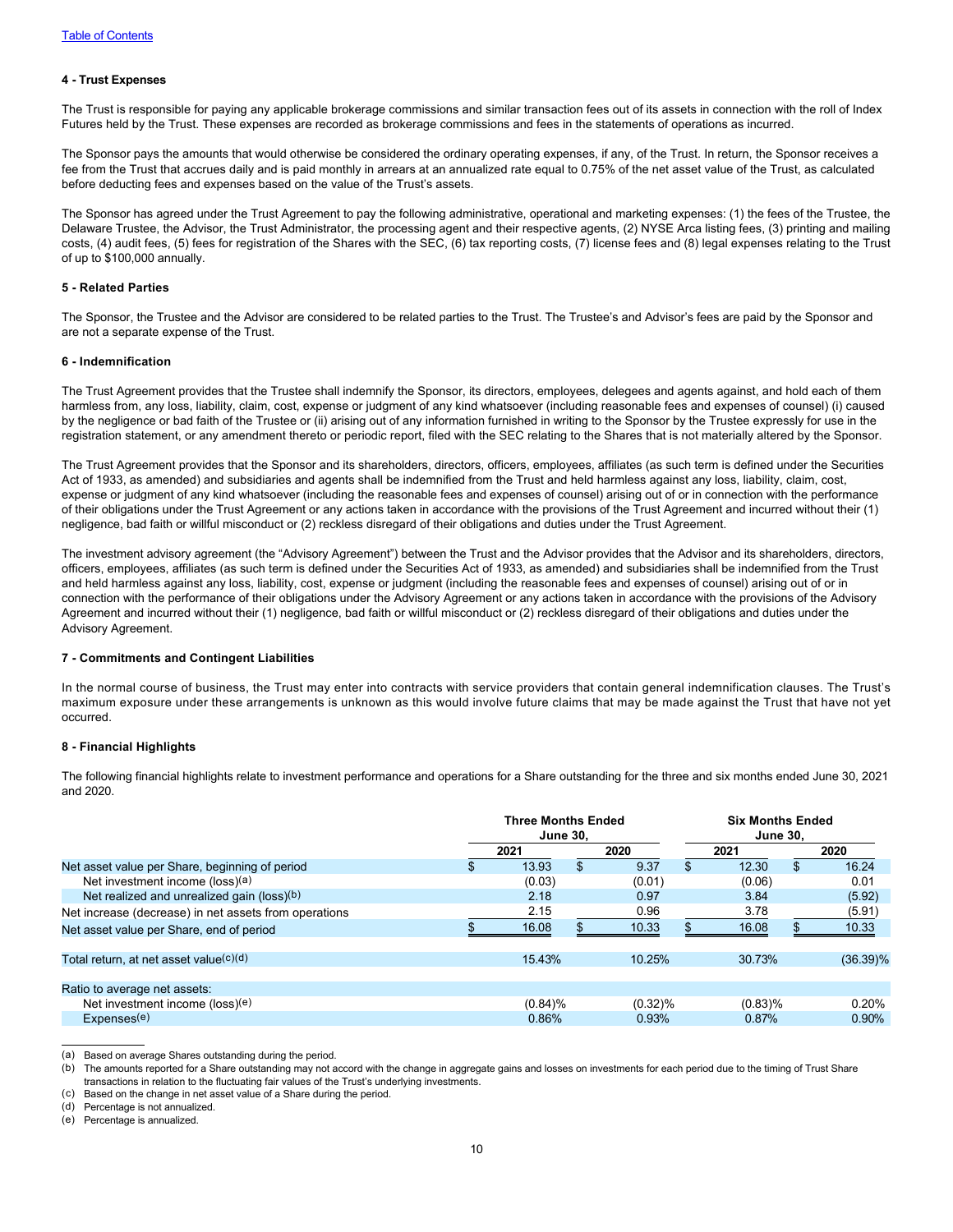# **9 - Investing in Index Futures**

Substantially all of the Trust's assets are invested in Index Futures. The Index Futures' settlement value at expiration is based on the value of the S&P GSCI-ER at that time. Therefore, the value of the Trust will fluctuate based upon the value of the S&P GSCI-ER and the prices of futures contracts and commodities underlying the S&P GSCI-ER. The commodities markets have historically been extremely volatile. For the six months ended June 30, 2021 and the year ended December 31, 2020, the average month-end notional amounts of open Index Futures were \$1,135,731,909 and \$668,432,601, respectively.

The following table shows the variation margin on open futures contracts, by risk exposure category, on the statements of assets and liabilities as of June 30, 2021 and December 31, 2020:

|                     | <b>Asset Derivatives</b>                                        | <b>Fair Value</b> | <b>Liability Derivatives</b>                                 |   | <b>Fair Value</b> |  |
|---------------------|-----------------------------------------------------------------|-------------------|--------------------------------------------------------------|---|-------------------|--|
| June 30, 2021       |                                                                 |                   |                                                              |   |                   |  |
| Commodity contracts | Receivable for variation<br>margin on open<br>futures contracts | \$<br>15.127.887  | Payable for variation<br>margin on open<br>futures contracts | Ф |                   |  |
| December 31, 2020   |                                                                 |                   |                                                              |   |                   |  |
| Commodity contracts | Receivable for variation<br>margin on open<br>futures contracts | 3,335,487         | Payable for variation<br>margin on open<br>futures contracts | S |                   |  |

The following table shows the effect of the open futures contracts, by risk exposure category, on the statements of operations for the three and six months ended June 30, 2021 and 2020:

| <b>Statements of</b><br><b>Operations Location</b>                            |                   | <b>Net Realized</b><br>Gain (Loss) | <b>Net Change in Unrealized</b><br><b>Appreciation/Depreciation</b>        |
|-------------------------------------------------------------------------------|-------------------|------------------------------------|----------------------------------------------------------------------------|
|                                                                               |                   |                                    |                                                                            |
| Net realized gain (loss) from<br>futures contracts                            | \$                |                                    |                                                                            |
| Net change in unrealized<br>appreciation/depreciation on<br>futures contracts |                   |                                    | 62,102,165                                                                 |
|                                                                               |                   |                                    |                                                                            |
|                                                                               |                   |                                    |                                                                            |
| Net realized gain (loss) from<br>futures contracts                            | \$                |                                    |                                                                            |
| Net change in unrealized<br>appreciation/depreciation on                      |                   |                                    | 141,549,159                                                                |
|                                                                               |                   |                                    |                                                                            |
|                                                                               |                   |                                    |                                                                            |
| Net realized gain (loss) from<br>futures contracts                            | \$                |                                    | - \$                                                                       |
| Net change in unrealized<br>appreciation/depreciation on                      |                   |                                    |                                                                            |
| futures contracts                                                             | \$                |                                    | \$<br>(25, 457, 145)                                                       |
|                                                                               |                   |                                    |                                                                            |
| Net realized gain (loss) from<br>futures contracts                            | \$                |                                    |                                                                            |
| Net change in unrealized<br>appreciation/depreciation on                      |                   |                                    |                                                                            |
| futures contracts                                                             | \$                |                                    | (4,043,305)<br>\$                                                          |
|                                                                               | futures contracts |                                    | 119,959,860 \$<br>$(82,733,584)$ \$<br>322,900,525<br>$(306, 932, 849)$ \$ |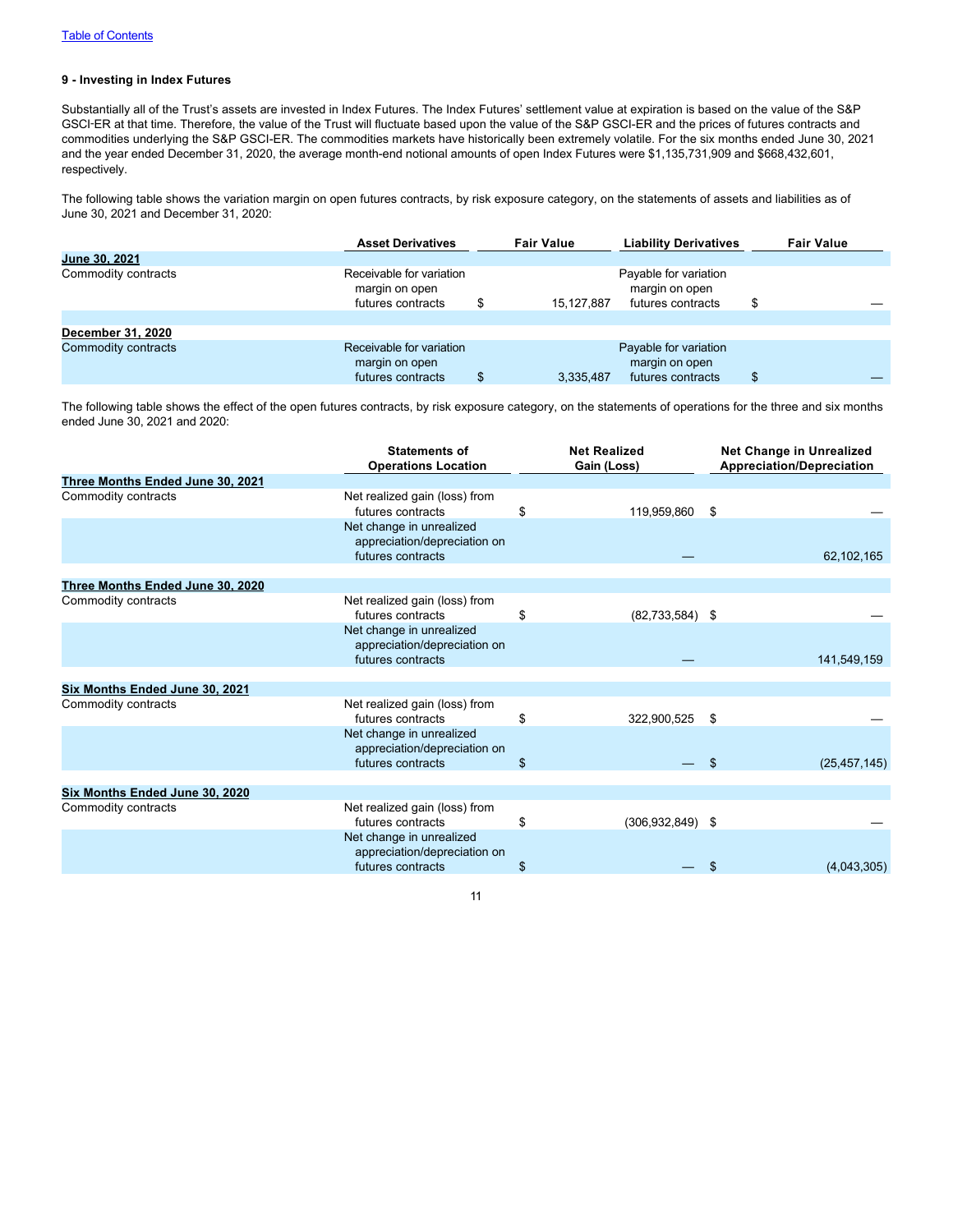# **10 - Investment Valuation**

FASB Accounting Standards Codification Topic 820, *Fair Value Measurements and Disclosures*, defines fair value as the price the Trust would receive to sell an asset or pay to transfer a liability in an orderly transaction between market participants at the measurement date. The Trust's policy is to value its investments at fair value.

Investments in Index Futures are measured at fair value on the basis of that day's settlement price for Index Futures as announced by the applicable Exchange. If there is no announced settlement price for a particular Index Futures contract on a Business Day, the Trustee uses the most recently announced settlement price unless the Trustee, in consultation with the Sponsor, determines that such price is inappropriate as a basis for valuation.

U.S. Treasury bills are valued at the last available bid price received from independent pricing services. In determining the value of a fixed income investment, pricing services may use certain information with respect to transactions in such investments, quotations from dealers, pricing matrixes, market transactions in comparable investments, various relationships observed in the market between investments and calculated yield measures.

Various inputs are used in determining the fair value of financial instruments. Inputs may be based on independent market data ("observable inputs") or they may be internally developed ("unobservable inputs"). These inputs are categorized into a disclosure hierarchy consisting of three broad levels for financial reporting purposes. The level of a value determined for a financial instrument within the fair value hierarchy is based on the lowest level of any input that is significant to the fair value measurement in its entirety. The three levels of the fair value hierarchy are as follows:

- Level 1 Unadjusted quoted prices in active markets for identical assets or liabilities;
- Level 2 Inputs other than quoted prices included within Level 1 that are observable for the asset or liability either directly or indirectly, including quoted prices for similar assets or liabilities in active markets, quoted prices for identical or similar assets or liabilities in markets that are not considered to be active, inputs other than quoted prices that are observable for the asset or liability, and inputs that are derived principally from or corroborated by observable market data by correlation or other means; and
- Level 3 Unobservable inputs that are unobservable for the asset or liability, including the Trust's assumptions used in determining the fair value of investments.

Fair value pricing could result in a difference between the prices used to calculate the Trust's net asset value and the prices used by the Trust's underlying index, which in turn could result in a difference between the Trust's performance and the performance of the Trust's underlying index.

The following table summarizes the value of each of the Trust's investments by the fair value hierarchy levels as of June 30, 2021 and December 31, 2020:

|                                  | Level 1 |            | Level 2 |               | Level 3 |                          | Level 4 |               |
|----------------------------------|---------|------------|---------|---------------|---------|--------------------------|---------|---------------|
| June 30, 2021                    |         |            |         |               |         |                          |         |               |
| Futures contracts(a)             |         | 16.995.427 |         |               |         |                          | S       | 16,995,427    |
| U.S. Treasury bills              |         |            |         | 1.336.910.187 |         |                          |         | 1,336,910,187 |
|                                  |         |            |         |               |         |                          |         |               |
| December 31, 2020                |         |            |         |               |         |                          |         |               |
| Futures contracts <sup>(a)</sup> |         | 42,452,572 |         |               | - 30    | $\overline{\phantom{0}}$ | - 35    | 42,452,572    |
| U.S. Treasury bills              |         |            |         | 814,968,107   |         |                          |         | 814,968,107   |

(a) Shown at the unrealized appreciation (depreciation) on the contracts.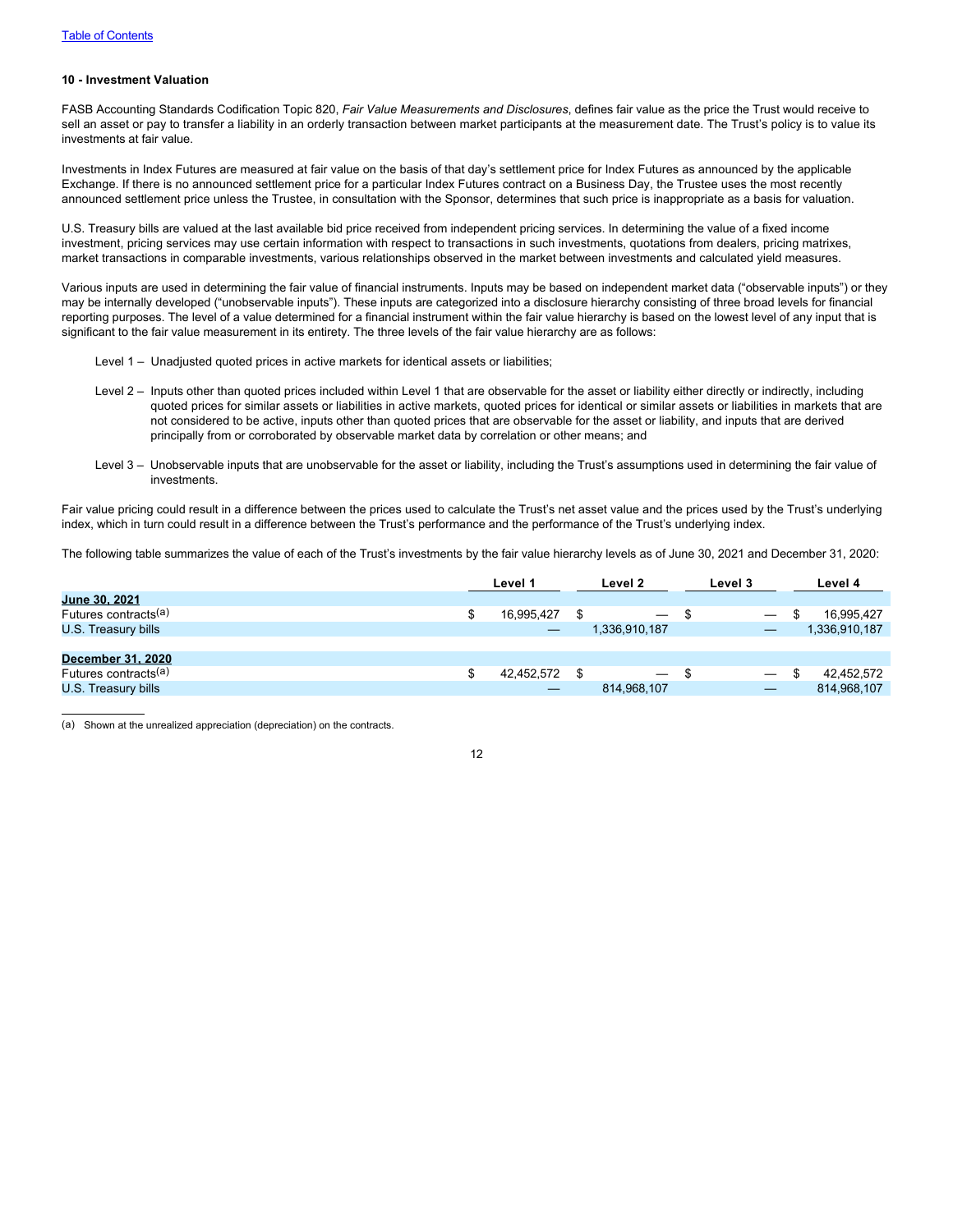# <span id="page-14-0"></span>**Item 2. Management**'**s Discussion and Analysis of Financial Condition and Results of Operations**

*This information should be read in conjunction with the financial statements and notes to financial statements included in Item 1 of Part I of this Form 10*‑*Q. The discussion and analysis that follows may contain statements that relate to future events or future performance. In some cases, such* forward-looking statements can be identified by terminology such as "may," "should," "could," "expect," "plan," "anticipate," "believe," "estimate," "predict," "*potential*" *or the negative of these terms or other comparable terminology. These statements are only predictions. Actual events or results may differ materially. These statements are based upon certain assumptions and analyses made by the Sponsor on the basis of its perception of historical trends, current conditions and expected future developments, as well as other factors it believes are appropriate in the circumstances. Whether or not actual results and developments will conform to the Sponsor*'*s expectations and predictions, however, is subject to a number of risks and uncertainties, including the special considerations discussed below, general economic, market and business conditions, changes in laws or regulations, including those concerning taxes, made by governmental authorities or regulatory bodies, and other world economic and political developments. Although the Sponsor does not make forward looking statements unless it believes it has a reasonable basis for doing so, the Sponsor cannot guarantee their accuracy. Except as required by applicable disclosure laws, none of the Trust, the Sponsor, the Advisor, the Trustee or the Delaware Trustee is under a duty to update any of the forward*‑*looking statements to conform such statements to actual results or to a change in expectations or predictions.*

#### **Introduction**

The iShares S&P GSCI™ Commodity-Indexed Trust (the "Trust") is a Delaware statutory trust that issues units of beneficial interest ("Shares") representing fractional undivided beneficial interests in its net assets. The Trust holds long positions in exchange-traded index futures contracts of various expirations, ("Index Futures") on the S&P GSCI™ Excess Return Index (the "S&P GSCI-ER"), together with cash, U.S. Treasury securities or other short-term securities and similar securities that are eligible as margin deposits for the Trust's Index Futures positions, referred to as "Collateral Assets." The Index Futures held by the Trust are listed on the Chicago Mercantile Exchange (the "CME"). The Trust seeks to track the results of a fully collateralized investment in futures contracts on an index composed of a diversified group of commodities futures. The Trust seeks to track the investment returns of the S&P GSCI™ Total Return Index (the "Index") before payment of the Trust's expenses and liabilities.

iShares Delaware Trust Sponsor LLC, a Delaware limited liability company, is the sponsor of the Trust (the "Sponsor"). BlackRock Institutional Trust Company, N.A. is the "Trustee" of the Trust. The Trust is a commodity pool, as defined in the Commodity Exchange Act (the "CEA") and the applicable regulations of the Commodity Futures Trading Commission (the "CFTC"), and is operated by the Sponsor, a commodity pool operator registered with the CFTC. BlackRock Fund Advisors (the "Advisor"), an indirect subsidiary of BlackRock, Inc., serves as the commodity trading advisor of the Trust and is registered with the CFTC. The Trust is not an investment company registered under the Investment Company Act of 1940, as amended. The Trust has delegated day-to-day administration of the Trust to the Trustee. The Trustee has delegated certain day-to-day administrative functions of the Trustee to State Street Bank and Trust Company (the "Trust Administrator"). Wilmington Trust Company, a Delaware trust company, serves as the "Delaware Trustee" of the Trust.

The Trust intends to offer Shares on a continuous basis. The Trust issues and redeems Shares only in one or more blocks of 50,000 Shares ("Baskets"). Only institutions that enter into an agreement with the Trust to become "Authorized Participants" may purchase or redeem Baskets, in exchange for Index Futures and Collateral Assets with an aggregate value equal to the net asset value per Share, or "NAV" of the Shares being purchased or redeemed.

Owners of beneficial interests in Shares ("Shareholders") who are not Authorized Participants have no right to redeem their Shares. In order to liquidate their investment in the Shares, Shareholders who are not Authorized Participants must generally sell their Shares in the secondary market, assuming that demand for their Shares exists. The price obtained by the Shareholders for the Shares may be less than the NAV of those Shares.

Shares of the Trust trade on NYSE Arca, Inc. ("NYSE Arca") under the ticker symbol GSG.

# **Valuation of Index Futures**; **Computation of the Trust**'**s Net Asset Value**

The Sponsor has the exclusive authority to determine the net asset value of the Trust and the NAV, which it has delegated to the Trustee under the Trust Agreement. The Trustee determines the net asset value of the Trust and the NAV as of 4:00 p.m. (New York time), on each Business Day on which NYSE Arca is open for regular trading, as soon as practicable after that time. A "Business Day" is a day (1) on which none of the following occurs: (a) NYSE Arca is closed for regular trading, (b) the Exchange is closed for regular trading or (c) the Federal Reserve wire transfer system is closed for cash wire transfers, or (2) that the Trustee determines that it is able to conduct business.

The Trustee values the Trust's long positions in Index Futures on the basis of that day's settlement prices for the Index Futures held by the Trust as announced by the applicable Exchange. The value of the Trust's positions in any particular Index Futures contract equals the product of (1) the number of such Index Futures contracts owned by the Trust, (2) the settlement price of such Index Futures contract on the date of calculation and (3) the multiplier of such Index Futures contract. If there is no announced settlement price for a particular Index Futures contract on a Business Day, the Trustee uses the most recently announced settlement price unless the Trustee, in consultation with the Sponsor, determines that such price is inappropriate as a basis for valuation. The daily settlement price for each Index Futures contract currently held by the Trust is established on each trading day, generally at 2:40 p.m. (New York time), by the CME Group Inc., and its designed contract markets, including the CME, CBOT (Board of Trade of the City of Chicago, Inc.), NYMEX (New York Mercantile Exchange), COMEX and KCBT (the "CME Group") staff.

The Trustee values all other holdings of the Trust at (1) its current market value, if quotations for such property are readily available or (2) its fair value, as reasonably determined by the Trustee, if the current market value cannot be determined.

Once the value of the Index Futures, Collateral Assets of the Trust and interest earned on the Trust's Collateral Assets has been determined, the Trustee subtracts all accrued expenses and liabilities of the Trust as of the time of calculation in order to calculate the net asset value of the Trust.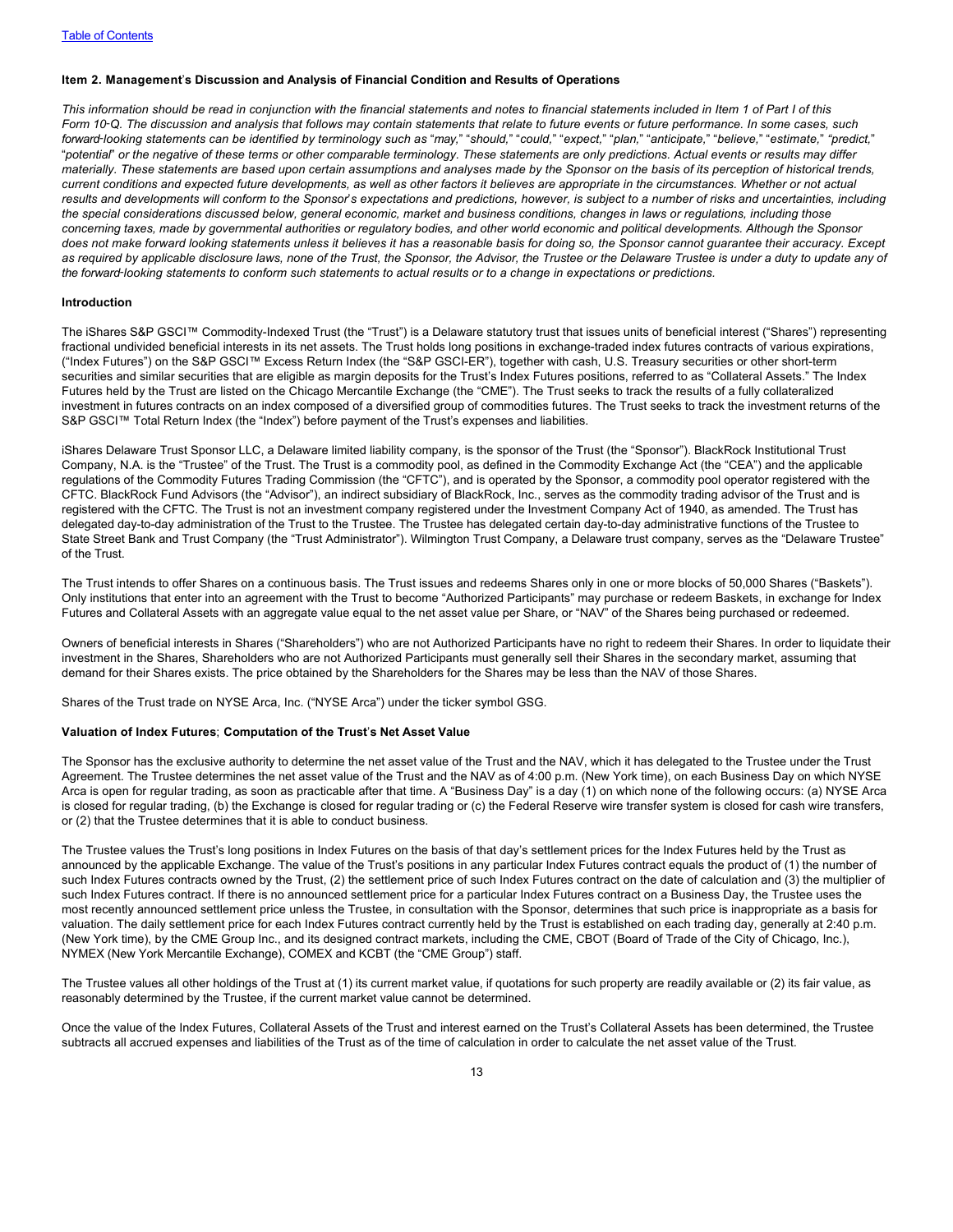# **[Table of Contents](#page-1-0)**

Once the net asset value of the Trust has been calculated, the Trustee determines the NAV by dividing the net asset value of the Trust by the number of Shares outstanding at the time the calculation is made. Any changes to the NAV that may result from creation and redemption activity are not reflected in the NAV calculations for purposes of the Trust's operations until the Business Day following the Business Day on which they occur, but are reflected in the Trust's financial statements as of such first Business Day. Creation and redemption orders received after 2:40 p.m. (New York time) are not deemed to be received, and the related creation or redemption will not be deemed to occur, until the following Business Day. Subject to the approval of the Trustee, Baskets may be created solely for cash, but the related creation orders will be deemed received as of the following Business Day unless received by 10:00 a.m. (New York time). Orders are expected to settle by 11:00 a.m. (New York time) on the Business Day following the Business Day on which such orders are deemed to be received.

### **Results of Operations**

### *The Quarter Ended June 30, 2021*

The Trust's net asset value increased from \$1,114,035,126 at March 31, 2021 to \$1,359,450,396 at June 30, 2021. The increase in the Trust's net asset value resulted primarily from a net increase in net assets resulting from operations. The Trust's net asset value also benefitted from an increase in the number of outstanding Shares, which rose from 79,950,000 Shares at March 31, 2021 to 84,550,000 Shares at June 30, 2021, a consequence of 10,650,000 Shares (213 Baskets) being created and 6,050,000 Shares (121 Baskets) being redeemed during the quarter.

The 15.43% increase in the NAV from \$13.93 at March 31, 2021 to \$16.08 at June 30, 2021 is directly related to the 15.72% increase in the settlement price for the Index Futures. The NAV increased slightly less than the settlement price for the Index Futures on a percentage basis due to the Sponsor's fees and brokerage commissions.

Net increase in net assets resulting from operations for the quarter ended June 30, 2021 was \$179,290,566, resulting from a net investment loss of \$2,702,412 and a net realized and unrealized gain of \$181,992,978. For the quarter ended June 30, 2021, the Trust had a net realized and unrealized loss of \$69,047 on short-term investments and a net realized and unrealized gain of \$182,062,025 on futures contracts. Other than the Sponsor's fees of \$2,407,468 and brokerage commissions and fees of \$347,506, the Trust had no expenses during the quarter.

### *The Six-Month Period Ended June 30, 2021*

The Trust's net asset value increased from \$827,346,620 at December 31, 2020 to \$1,359,450,396 at June 30, 2021. The increase in the Trust's net asset value resulted primarily from a net increase in net assets resulting from operations. The Trust's net asset value also benefitted from an increase in the number of outstanding Shares, which rose from 67,250,000 Shares at December 31, 2020 to 84,550,000 Shares at June 30, 2021, a consequence of 26,500,000 Shares (530 Baskets) being created and 9,200,000 Shares (184 Baskets) being redeemed during the period.

The 30.73% increase in the NAV from \$12.30 at December 31, 2020 to \$16.08 at June 30, 2021 is directly related to the 31.38% increase in the settlement price for the Index Futures. The NAV increased slightly less than the settlement price for the Index Futures on a percentage basis due to the Sponsor's fees and brokerage commissions.

Net increase in net assets resulting from operations for the period was \$292,589,616, resulting from a net investment loss of \$4,782,757 and a net realized and unrealized gain of \$297,372,373. For the six months ended June 30, 2021, the Trust had a net realized and unrealized loss of \$71,007 on short-term investments and a net realized and unrealized gain of \$297,443,380 on futures contracts. Other than the Sponsor's fees of \$4,300,965 and brokerage commissions and fees of \$677,791, the Trust had no expenses during the period.

# **Liquidity and Capital Resources**

The Trust's assets as of June 30, 2021 consist of Index Futures and Collateral Assets used to satisfy applicable margin requirements for those Index Futures positions. The Trust does not anticipate any further need for liquidity, because creations and redemptions of Shares generally occur in-kind and ordinary expenses are met by cash on hand. Interest earned on the assets posted as collateral is paid to the Trust and is used to pay the Sponsor's fees and purchase additional Index Futures and Collateral Assets, or, in the discretion of the Sponsor, distributed to Shareholders. In exchange for a fee based on the net asset value of the Trust, the Sponsor has assumed most of the ordinary expenses incurred by the Trust. In the case of an extraordinary expense and/or insufficient interest income to cover ordinary expenses, however, the Trust could be forced to liquidate its positions in Index Futures and Collateral Assets to pay such expenses. As of June 30, 2021, the market for Index Futures had not developed significant liquidity and the Trust represented substantially all of the long-side open interest in Index Futures. In addition, it is expected that Goldman Sachs & Co. LLC or its accountholders may represent, directly or indirectly, a substantial portion of the short-side interest in such market. The existence of such a limited number of market participants could cause or exacerbate losses to the Trust if the Trust were required to liquidate its Index Futures positions.

The Sponsor is unaware of any other trends, demands, conditions or events that are reasonably likely to result in material changes to the Trust's liquidity needs.

Because the Trust trades Index Futures, its capital is at risk due to changes in the value of the Index Futures or other assets (market risk) or the inability of counterparties to perform (credit risk).

#### *Market Risk*

The Trust holds Index Futures positions and Collateral Assets to satisfy applicable margin requirements on those Index Futures positions. Because of this limited diversification of the Trust's assets, fluctuations in the value of the Index Futures are expected to directly affect the value of the Shares. The value of the Index Futures is expected to track generally the S&P GSCI-ER, although this correlation may not be exact. The S&P GSCI-ER, in turn, reflects the value of a diversified group of commodities. The Trust's exposure to market risk will be influenced by a number of factors, including the lack of liquidity of the Index Futures market and activities of other market participants.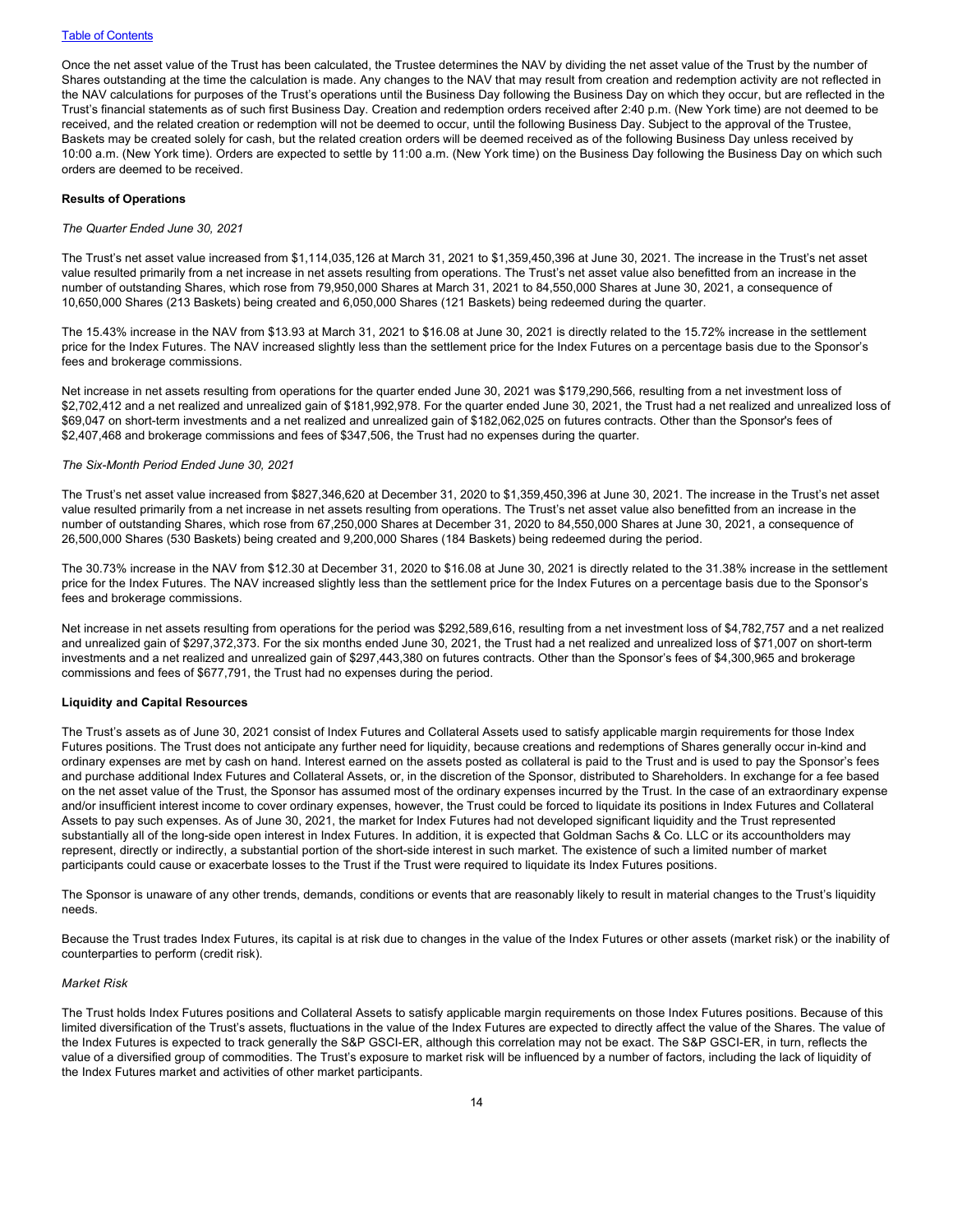# *Credit Risk*

When the Trust purchases or holds Index Futures, it is exposed to the credit risk of a default by the CME's clearing house, which serves as the counterparty to each Index Futures position, and of a default by its futures commission merchant, or Clearing FCM. In the case of such a default, the Trust may be unable to recover amounts due to it on its Index Futures positions and Collateral Assets posted as margin. The Trust is also exposed to credit risk as a result of its ownership of U.S. Treasury bills.

# **Off-Balance Sheet Arrangements and Contractual Obligations**

The Trust does not use and is not expected to use special purpose entities to facilitate off-balance sheet financing arrangements. The Trust does not have and is not expected to have loan guarantee arrangements or other off-balance sheet arrangements of any kind other than agreements entered into in the normal course of business, which may include indemnification provisions related to certain risks service providers undertake in performing services that are in the interest of the Trust. While the Trust's exposure under such indemnification provisions cannot be estimated, these general business indemnifications are not expected to have a material impact on the Trust's financial position.

# **Critical Accounting Policies**

The financial statements and accompanying notes are prepared in accordance with accounting principles generally accepted in the United States of America. The preparation of these financial statements relies on estimates and assumptions that impact the Trust's financial position and results of operations. These estimates and assumptions affect the Trust's application of accounting policies. In addition, please refer to Note 2 to the financial statements of the Trust for further discussion of the Trust's accounting policies.

# <span id="page-16-0"></span>**Item 3. Quantitative and Qualitative Disclosures About Market Risk**

#### *Quantitative Disclosure*

The Trust is exposed to commodity price risk through the Trust's holdings of Index Futures. The following table provides information about the Trust's futures contract positions, which are sensitive to changes in commodity prices. As of June 30, 2021, the Trust's open Index Futures positions (long) were as follows:

| Number of contracts:                 | 57.138           |
|--------------------------------------|------------------|
| Expiration date:                     | September 2021   |
| Weighted-average price per contract: | 234.43           |
| Notional amount (fair value):        | \$ 1,356,501,830 |

The notional amount is calculated using the settlement price for the Index Futures on the CME on June 30, 2021, which was \$237.41 per contract, and the \$100 multiplier applicable under the contract terms.

The Trust has non-trading market risk as a result of investing in short-term U.S. Treasury bills and such market risk is expected to be immaterial.

#### *Qualitative Disclosure*

As described herein, the Trust seeks to track the results of a fully collateralized investment in futures contracts on an index composed of a diversified group of commodities futures. The Trust seeks to track the investment returns of the Index before payment of the Trust's expenses and liabilities. The Index itself is intended to reflect the performance of a diversified group of physical commodities, including energy commodities, precious and industrial metal commodities, agricultural commodities and livestock commodities. The Trust obtains this exposure to commodity prices through the Trust's Index Futures positions. As a result, fluctuations in the value of the Trust's Index Futures are expected to directly affect the value of the Shares.

The Trust will not engage in any activities designed to obtain a profit from, or ameliorate losses caused by, changes in the level of the Index or the S&P GSCI-ER, or the value of any Collateral Assets. The Trust's exposure to market risk may be influenced by a number of factors, including the lack of liquidity of the Index Futures market and activities of other market participants.

#### <span id="page-16-1"></span>**Item 4. Controls and Procedures**

The duly authorized officers of the Sponsor performing functions equivalent to those a principal executive officer and principal financial officer of the Trust would perform if the Trust had any officers, with the participation of the Trustee, have evaluated the effectiveness of the Trust's disclosure controls and procedures, and have concluded that the disclosure controls and procedures of the Trust were effective as of the end of the period covered by this report to provide reasonable assurance that information required to be disclosed in the reports that the Trust files or submits under the Securities Exchange Act of 1934, as amended, is recorded, processed, summarized and reported, within the time periods specified in the applicable rules and forms, and that it is accumulated and communicated to the duly authorized officers of the Sponsor performing functions equivalent to those a principal executive officer and principal financial officer of the Trust would perform if the Trust had any officers, as appropriate to allow timely decisions regarding required disclosure.

There are inherent limitations to the effectiveness of any system of disclosure controls and procedures, including the possibility of human error and the circumvention or overriding of the controls and procedures.

There were no changes in the Trust's internal control over financial reporting that occurred during the period covered by this report that have materially affected, or are reasonably likely to materially affect, the Trust's internal control over financial reporting.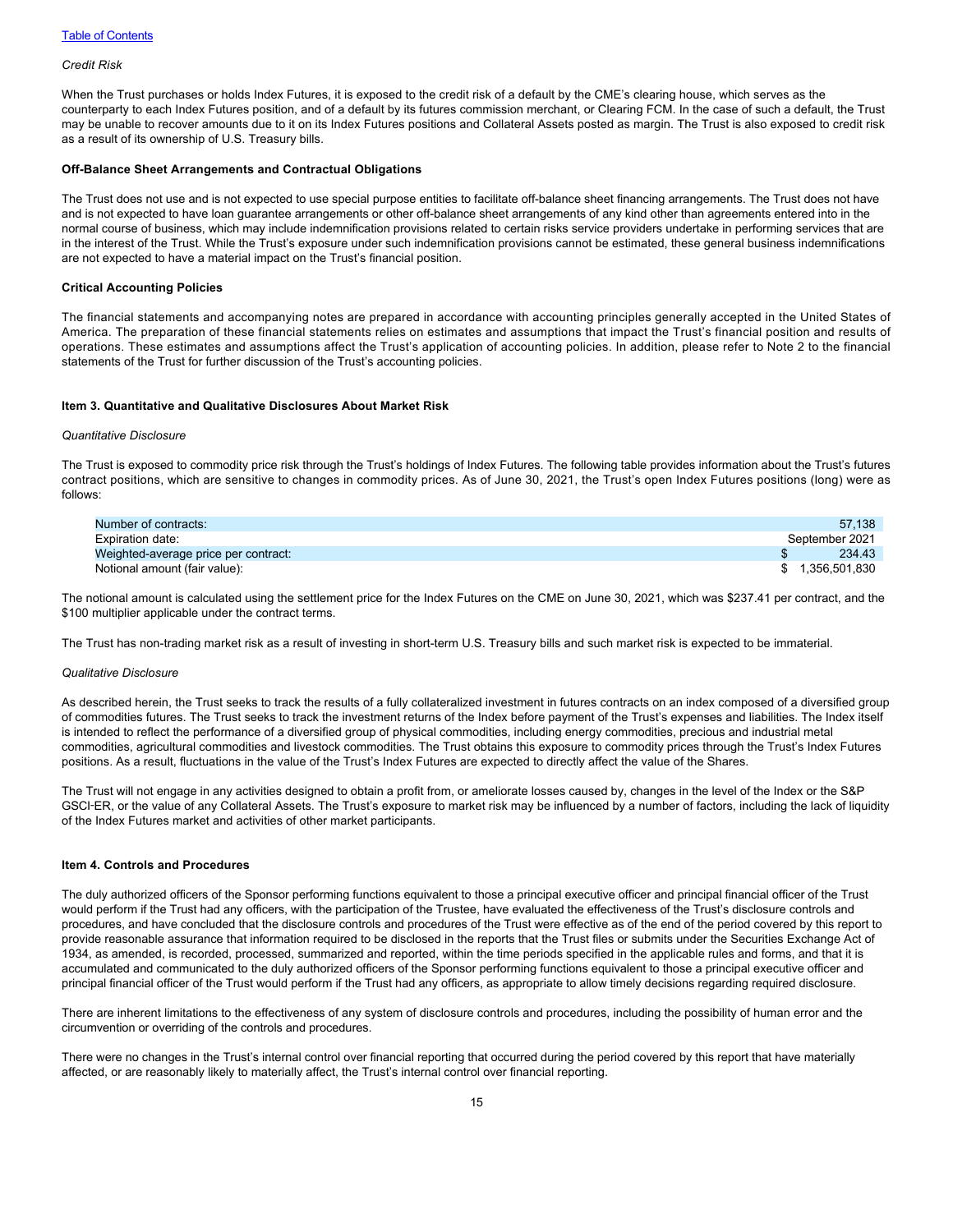# <span id="page-17-1"></span><span id="page-17-0"></span>**Item 1. Legal Proceedings**

None.

# <span id="page-17-2"></span>**Item 1A. Risk Factors**

There have been no material changes to the Risk Factors last reported under Part I, Item 1A of the registrant's Annual Report on Form 10-K for the year ended December 31, 2020, filed with the Securities and Exchange Commission on March 1, 2021.

# <span id="page-17-3"></span>**Item 2. Unregistered Sales of Equity Securities and Use of Proceeds**

a) None.

b) Not applicable.

c) 6,050,000 Shares (121 Baskets) were redeemed during the quarter ended June 30, 2021.

|                      | <b>Total Number of Shares</b> |                                |
|----------------------|-------------------------------|--------------------------------|
| Period               | Redeemed                      | <b>Average Price Per Share</b> |
| 04/01/21 to 04/30/21 | 700.000                       | 14.43                          |
| 05/01/21 to 05/31/21 | 50.000                        | 15.67                          |
| 06/01/21 to 06/30/21 | 5,300,000                     | 15.83                          |
| Total                | 6,050,000                     | 15.66                          |

# <span id="page-17-4"></span>**Item 3. Defaults Upon Senior Securities**

None.

# <span id="page-17-5"></span>**Item 4. Mine Safety Disclosures**

Not applicable.

# <span id="page-17-6"></span>**Item 5. Other Information**

None.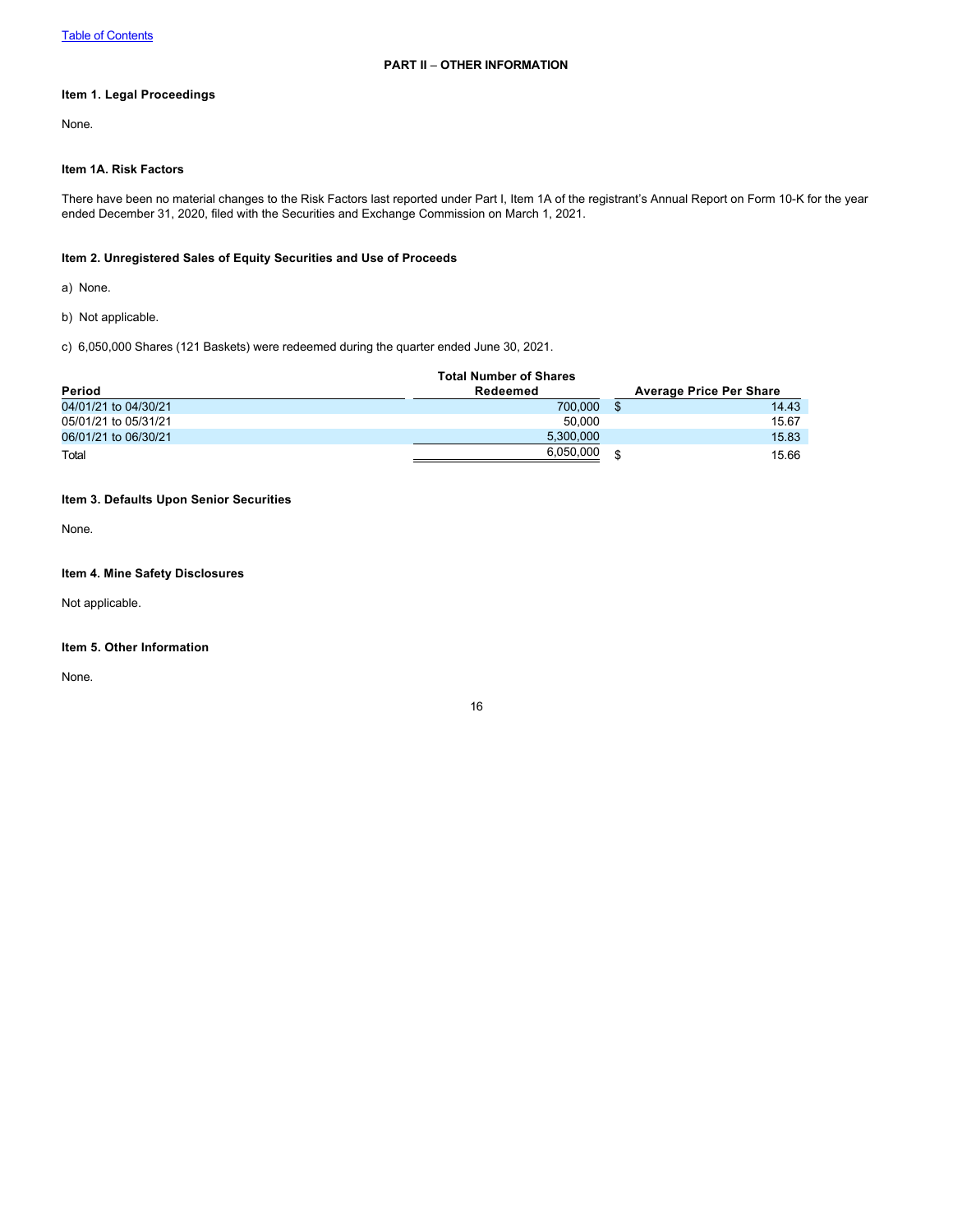# [Table of Contents](#page-1-0)

# <span id="page-18-0"></span>**Item 6. Exhibits**

| Exhibit No. | <b>Description</b>                                                                                                                                                                            |
|-------------|-----------------------------------------------------------------------------------------------------------------------------------------------------------------------------------------------|
| 3.1         | Restated Certificate of Trust of iShares® S&P GSCI™ Commodity-Indexed Trust is incorporated by reference to Exhibit 3.1(i) of<br>registrant's Current Report on Form 8-K filed on May 9, 2007 |
|             |                                                                                                                                                                                               |
| 4.1         | Third Amended and Restated Trust Agreement is incorporated by reference to Exhibit 4.1 of registrant's Registration Statement<br>No. 333-193156 filed on January 2, 2014                      |
| 4.2         | Authorized Participant Agreement is incorporated by reference to Exhibit 4.2 of registrant's Current Report on Form 8-K filed on                                                              |
|             | November 29, 2013                                                                                                                                                                             |
| 10.1        | Investment Advisory Agreement is incorporated by reference to Exhibit 10.1 of registrant's Registration Statement No. 333-193156 filed on<br><b>January 2, 2014</b>                           |
| 10.2        | Sublicense Agreement is incorporated by reference to Exhibit 10.2 of registrant's Registration Statement No. 333-126810 filed on<br>May 26, 2006                                              |
| 10.3        | Futures and Options Account Agreement is incorporated by reference to Exhibit 10.3 of registrant's Registration Statement<br>No. 333-193156 filed on January 2, 2014                          |
| 10.4        | Master Services Agreement is incorporated by reference to Exhibit 10.4 of registrant's Registration Statement No. 333-254992 filed on<br>May 24, 2021                                         |
| 10.5        | Service Module for Custodial Services is incorporated by reference to Exhibit 10.5 of registrant's Registration Statement No. 333-254992<br>filed on May 24, 2021                             |
| 10.6        | Service Module for Fund Administration and Accounting Services is incorporated by reference to Exhibit 10.6 of registrant's Registration<br>Statement No. 333-254992 filed on May 24, 2021    |
| 10.7        | Control Agreement is incorporated by reference to Exhibit 10.7 of registrant's Post-Effective amendment No. 1 to Registration Statement<br>No. 333-193156 filed on April 2, 2014              |
| 31.1        | Certification by Principal Executive Officer Pursuant to Rule 13a-14(a) under the Securities Exchange Act of 1934, as amended                                                                 |
| 31.2        | Certification by Principal Financial Officer Pursuant to Rule 13a-14(a) under the Securities Exchange Act of 1934, as amended                                                                 |
| 32.1        | Certification by Principal Executive Officer Pursuant to 18 U.S.C. Section 1350, as Adopted Pursuant to Section 906 of the<br>Sarbanes-Oxley Act of 2002                                      |
| 32.2        | Certification by Principal Financial Officer Pursuant to 18 U.S.C. Section 1350, as Adopted Pursuant to Section 906 of the<br>Sarbanes-Oxley Act of 2002                                      |
| 101.INS     | Inline XBRL Instance Document - the instance document does not appear in the Interactive Data File because its XBRL tags are<br>embedded within the Inline XBRL document.                     |
| 101.SCH     | Inline XBRL Taxonomy Extension Schema Document                                                                                                                                                |
| 101.CAL     | Inline XBRL Taxonomy Extension Calculation Linkbase Document                                                                                                                                  |
| 101.DEF     | Inline XBRL Taxonomy Extension Definition Linkbase Document                                                                                                                                   |
| 101.LAB     | Inline XBRL Taxonomy Extension Label Linkbase Document                                                                                                                                        |
| 101.PRE     | Inline XBRL Taxonomy Extension Presentation Linkbase Document                                                                                                                                 |

104 Cover Page Interactive Data File included as Exhibit 101 (embedded within the Inline XBRL document)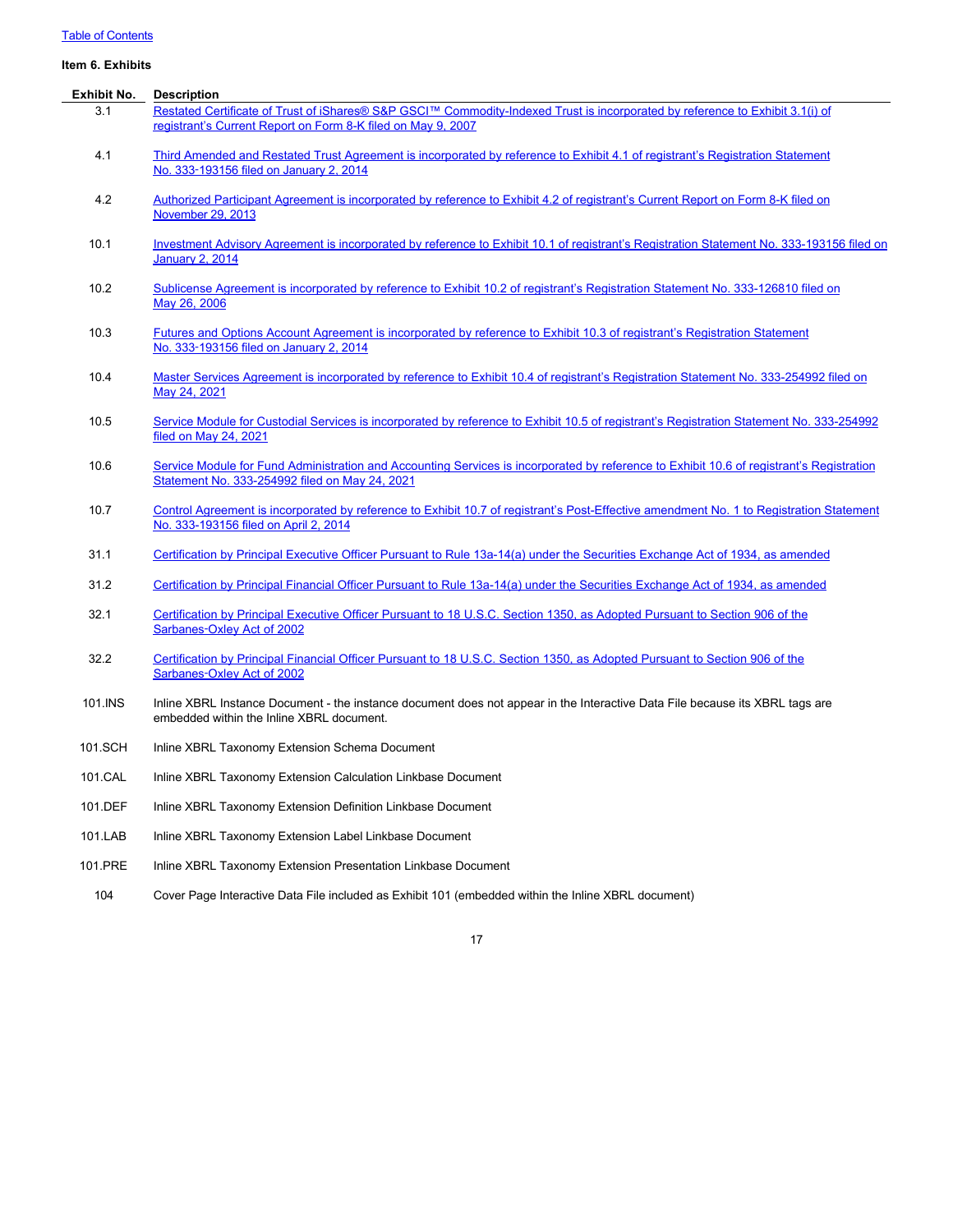# <span id="page-19-0"></span>**SIGNATURES**

Pursuant to the requirements of the Securities Exchange Act of 1934, the registrant has duly caused this report to be signed on its behalf by the undersigned in the capacities\* indicated, thereunto duly authorized.

iShares Delaware Trust Sponsor LLC, Sponsor of the iShares S&P GSCI™ Commodity-Indexed Trust (registrant)

/s/ Paul Lohrey **Paul Lohrey Director, President and Chief Executive Officer (Principal executive officer)**

Date: August 6, 2021

/s/ Trent Walker **Trent Walker Chief Financial Officer (Principal financial and accounting officer)**

Date: August 6, 2021

\* The registrant is a trust and the persons are signing in their respective capacities as officers of iShares Delaware Trust Sponsor LLC, the Sponsor of the registrant.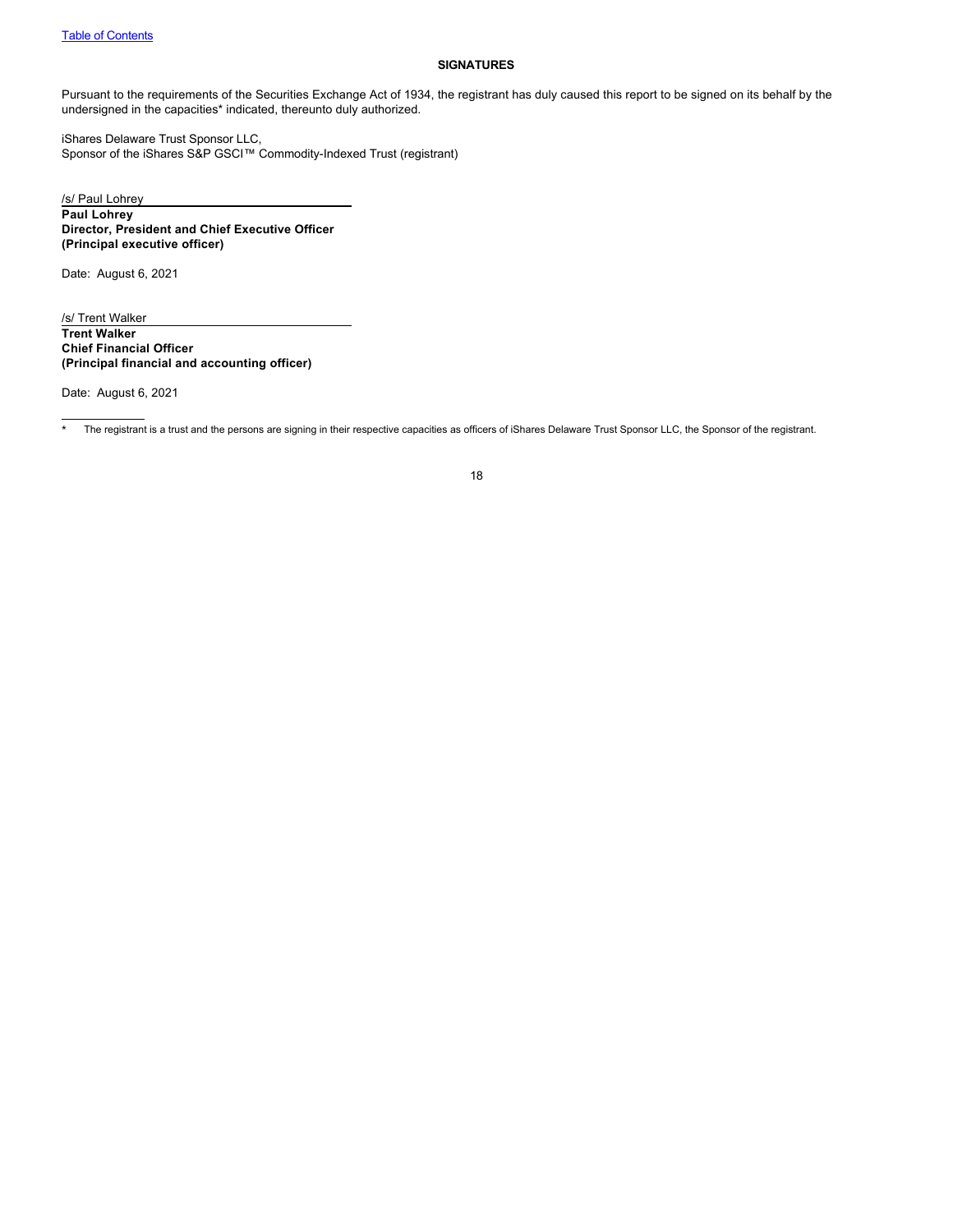**Exhibit 31.1**

<span id="page-20-0"></span>I, Paul Lohrey, certify that:

- 1. I have reviewed this report on Form 10-Q of iShares S&P GSCI™ Commodity-Indexed Trust;
- 2. Based on my knowledge, this report does not contain any untrue statement of a material fact or omit to state a material fact necessary to make the statements made, in light of the circumstances under which such statements were made, not misleading with respect to the period covered by this report;
- 3. Based on my knowledge, the financial statements, and other financial information included in this report, fairly present in all material respects the financial condition, results of operations and cash flows of the registrant as of, and for, the periods presented in this report;
- 4. The registrant's other certifying officer and I are responsible for establishing and maintaining disclosure controls and procedures (as defined in Exchange Act Rules 13a-15(e) and 15d-15(e)) and internal control over financial reporting (as defined in Exchange Act Rules 13a-15(f) and 15d‑15(f)) for the registrant and have:
	- a) Designed such disclosure controls and procedures, or caused such disclosure controls and procedures to be designed under our supervision, to ensure that material information relating to the registrant, including its consolidated subsidiaries, is made known to us by others within those entities, particularly during the period in which this report is being prepared;
	- b) Designed such internal control over financial reporting, or caused such internal control over financial reporting to be designed under our supervision, to provide reasonable assurance regarding the reliability of financial reporting and the preparation of financial statements for external purposes in accordance with generally accepted accounting principles;
	- c) Evaluated the effectiveness of the registrant's disclosure controls and procedures and presented in this report our conclusions about the effectiveness of the disclosure controls and procedures, as of the end of the period covered by this report based on such evaluation; and
	- d) Disclosed in this report any change in the registrant's internal control over financial reporting that occurred during the registrant's most recent fiscal quarter (the registrant's fourth fiscal quarter in the case of an annual report) that has materially affected, or is reasonably likely to materially affect, the registrant's internal control over financial reporting; and
- 5. The registrant's other certifying officer and I have disclosed, based on our most recent evaluation of internal control over financial reporting, to the registrant's auditors and the audit committee of the registrant's board of directors (or persons performing the equivalent functions):
	- a) All significant deficiencies and material weaknesses in the design or operation of internal control over financial reporting which are reasonably likely to adversely affect the registrant's ability to record, process, summarize and report financial information; and
	- b) Any fraud, whether or not material, that involves management or other employees who have a significant role in the registrant's internal control over financial reporting.

Date: August 6, 2021

/s/ Paul Lohrey **Paul Lohrey President and Chief Executive Officer (Principal executive officer)**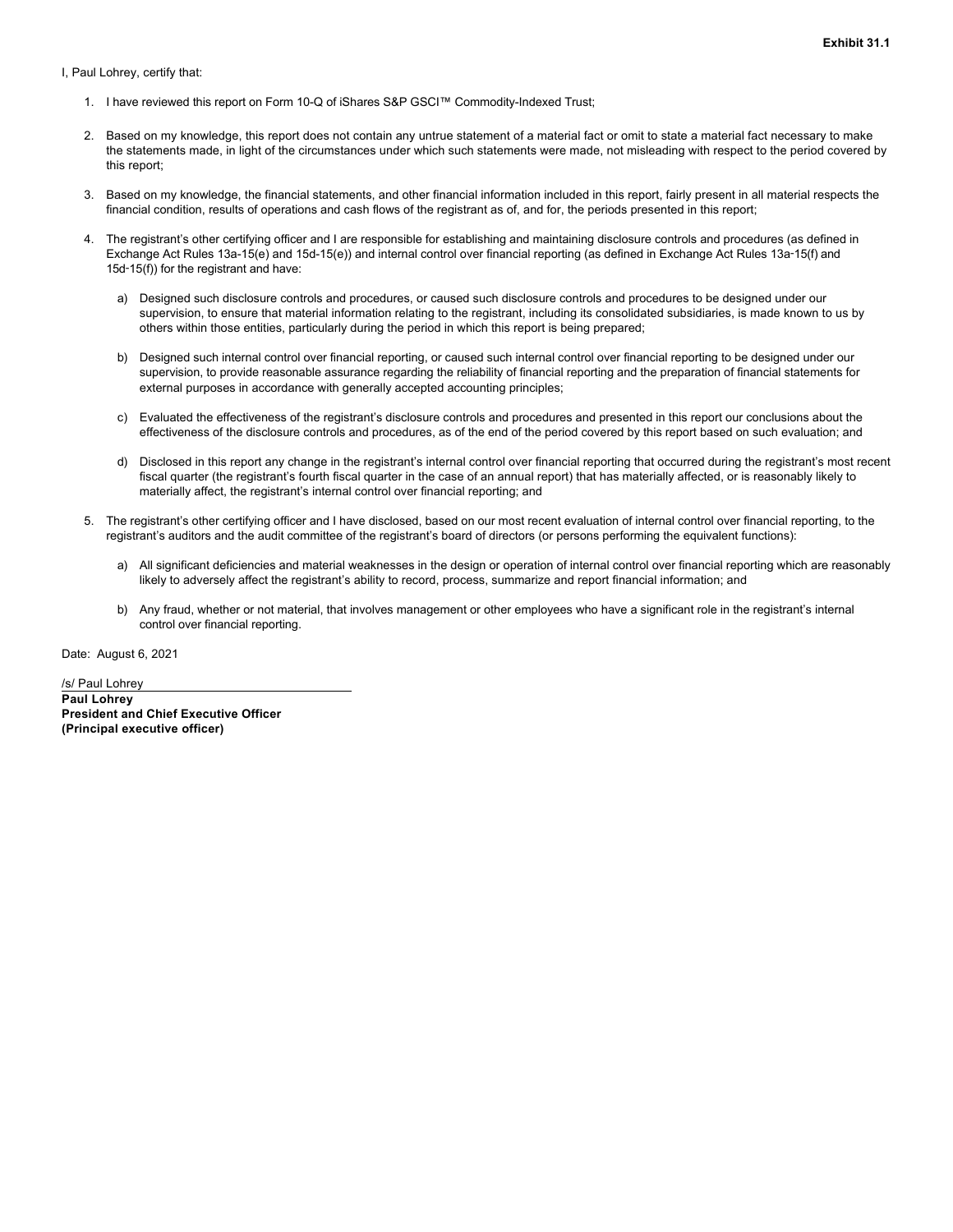<span id="page-21-0"></span>I, Trent Walker, certify that:

- 1. I have reviewed this report on Form 10-Q of iShares S&P GSCI™ Commodity-Indexed Trust;
- 2. Based on my knowledge, this report does not contain any untrue statement of a material fact or omit to state a material fact necessary to make the statements made, in light of the circumstances under which such statements were made, not misleading with respect to the period covered by this report;
- 3. Based on my knowledge, the financial statements, and other financial information included in this report, fairly present in all material respects the financial condition, results of operations and cash flows of the registrant as of, and for, the periods presented in this report;
- 4. The registrant's other certifying officer and I are responsible for establishing and maintaining disclosure controls and procedures (as defined in Exchange Act Rules 13a-15(e) and 15d-15(e)) and internal control over financial reporting (as defined in Exchange Act Rules 13a-15(f) and 15d‑15(f)) for the registrant and have:
	- a) Designed such disclosure controls and procedures, or caused such disclosure controls and procedures to be designed under our supervision, to ensure that material information relating to the registrant, including its consolidated subsidiaries, is made known to us by others within those entities, particularly during the period in which this report is being prepared;
	- b) Designed such internal control over financial reporting, or caused such internal control over financial reporting to be designed under our supervision, to provide reasonable assurance regarding the reliability of financial reporting and the preparation of financial statements for external purposes in accordance with generally accepted accounting principles;
	- c) Evaluated the effectiveness of the registrant's disclosure controls and procedures and presented in this report our conclusions about the effectiveness of the disclosure controls and procedures, as of the end of the period covered by this report based on such evaluation; and
	- d) Disclosed in this report any change in the registrant's internal control over financial reporting that occurred during the registrant's most recent fiscal quarter (the registrant's fourth fiscal quarter in the case of an annual report) that has materially affected, or is reasonably likely to materially affect, the registrant's internal control over financial reporting; and
- 5. The registrant's other certifying officer and I have disclosed, based on our most recent evaluation of internal control over financial reporting, to the registrant's auditors and the audit committee of the registrant's board of directors (or persons performing the equivalent functions):
	- a) All significant deficiencies and material weaknesses in the design or operation of internal control over financial reporting which are reasonably likely to adversely affect the registrant's ability to record, process, summarize and report financial information; and
	- b) Any fraud, whether or not material, that involves management or other employees who have a significant role in the registrant's internal control over financial reporting.

Date: August 6, 2021

/s/ Trent Walker **Trent Walker Chief Financial Officer (Principal financial and accounting officer)**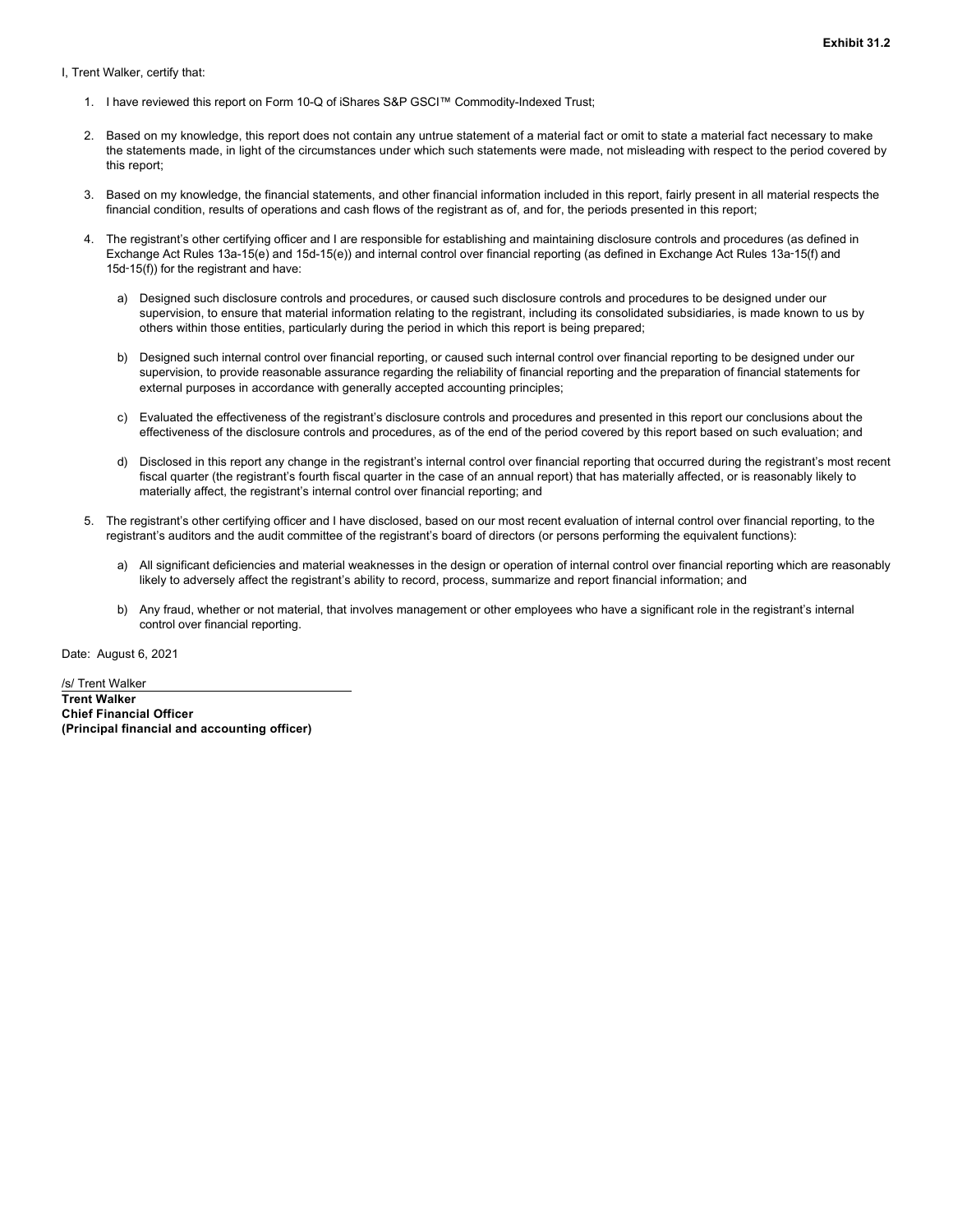# <span id="page-22-0"></span>**Certification Pursuant to 18 U.S.C. Section 1350, as Adopted Pursuant to Section 906 of the Sarbanes-Oxley Act of 2002**

In connection with the Quarterly Report of iShares S&P GSCI™ Commodity-Indexed Trust (the "Trust") on Form 10-Q for the period ended June 30, 2021 as filed with the Securities and Exchange Commission on the date hereof (the "Report"), I, Paul Lohrey, Chief Executive Officer of iShares Delaware Trust Sponsor LLC, the Sponsor of the Trust, certify, pursuant to 18 U.S.C. Section 1350, as adopted pursuant to Section 906 of the Sarbanes-Oxley Act of 2002, that:

- 1. The Report fully complies with the requirements of section 13(a) or 15(d) of the Securities Exchange Act of 1934, as amended; and
- 2. The information contained in the Report fairly presents, in all material respects, the financial condition and results of operations of the Trust.

It is not intended that this statement be deemed to be filed for purposes of the Securities Exchange Act of 1934.

Date: August 6, 2021

/s/ Paul Lohrey **Paul Lohrey\* President and Chief Executive Officer (Principal executive officer)**

The registrant is a trust and Mr. Lohrey is signing in his capacity as an officer of iShares Delaware Trust Sponsor LLC, the Sponsor of the registrant.